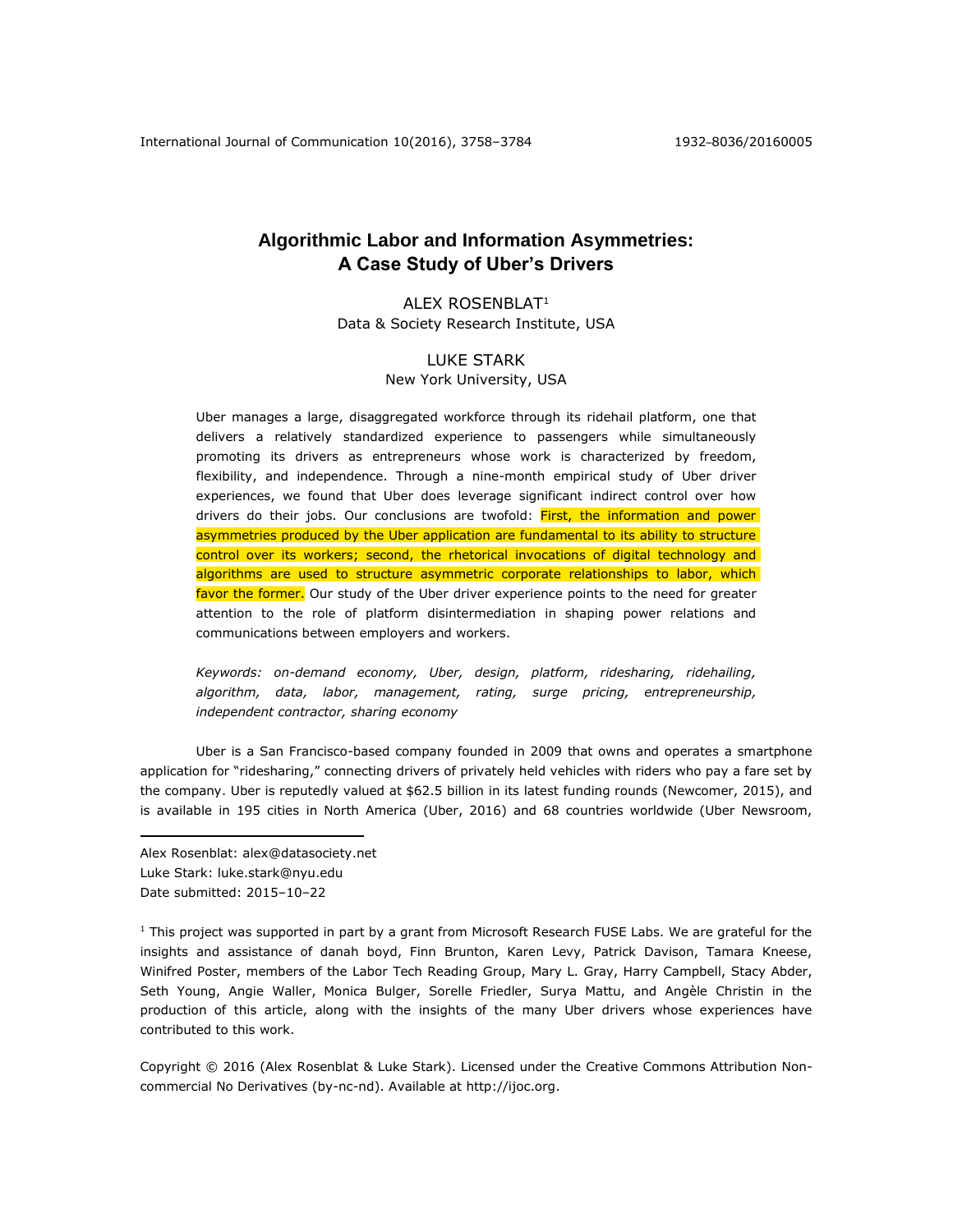2016), although its operations continually expand (and occasionally contract via conflicts with local regulators over the legality of its contested business practices).<sup>2</sup> Uber is the most visible and controversial of a category of businesses, such as Airbnb or TaskRabbit, which represent themselves as part of a "sharing economy," also known as the "on-demand" or "platform" economy.

Previous work on ridesharing in general has explored the phenomena in its ad hoc, not-for-profit, or cooperative contexts (Anderson, 2014; Chan & Shaheen, 2012; Cohen & Kietzmann, 2014; Furuhata et al., 2013). Lee, Kusbit, Metsky, and Dabbish (2015) provide the most granular independent look to date at the driving habits and preferences of Uber drivers, coining the term *algorithmic management* to describe the mechanisms through which Uber and Lyft drivers are directed. We extend that understanding of algorithmic management to elucidate on the automated implementation of company policies on the behaviors and practices of Uber drivers. A growing body of journalistic (Griswold, 2014; Hill, 2015; Hockstein, 2015; Johnson, 2014; Porter, 2015; White, 2015) and academic research has begun to examine the conditions of labor and work in online labor markets (Irani, 2015; Kingsley, Gray, & Suri, 2015) and the digital on-demand economy. Sociologists such as Zwick (2015) have critically assessed new terms, such as *prosumer* (Ritzer & Jurgenson, 2010), that seek to reify the consumer's role as a producer and manager of goods and services. Scholz (2013) along with the contributors to the volume *Digital Labor: The Internet as Playground and Factory* lay out a range and diversity of questions surrounding digitally mediated labor and new models of production and consumption. As Scholz notes, "Web-based work environments have emerged that are devoid of the worker protections of even the most precarious working-class jobs" (p. 1). Gregg (2015) observes that the asymmetries between app designers, owners, and the service providers—"those who offer the infrastructure for labor but no stability or benefits to accompany it" (para. 6)—are a defining feature of many of these on-demand companies.

Our research extends these critiques of platform-based employers by examining how Uber drivers experience labor under a specific regime of automated and algorithmic management. This work combines a qualitative study of Uber drivers in both digital and physical spaces with a design critique of Uber's technical systems and a discursive critique of its corporate communications (advertisements, public interviews, and written policies). We conclude that Uber's rhetorical invocations of digital technology and algorithms are used to structure unequal corporate relationships to labor that favor the former. Through tools such as dynamic, algorithmic pricing and a number of other elements of the Uber application's design, Uber is empowered via information and power asymmetries to effect conditions of soft control, affective labor, and gamified patterns of worker engagement on its drivers.

#### **Study Method and Scope**

For this case study, we performed archival and real-time analysis of posts by Uber drivers in online forums between December 2014 and September 2015. Drivers use these forums to learn tricks and tips for success on Uber's platform; compare and share practices and screenshots; complain socially about passengers and the company; and debate Uber's practices, including discrepancies between the passenger and driver apps (Clark, 2015; Rosenblat, 2015). Given that a driver's in-person contact with Uber staff is

 $\overline{a}$ 

П

 $2$  The number of cities and countries listed here will likely be out of date in the near future.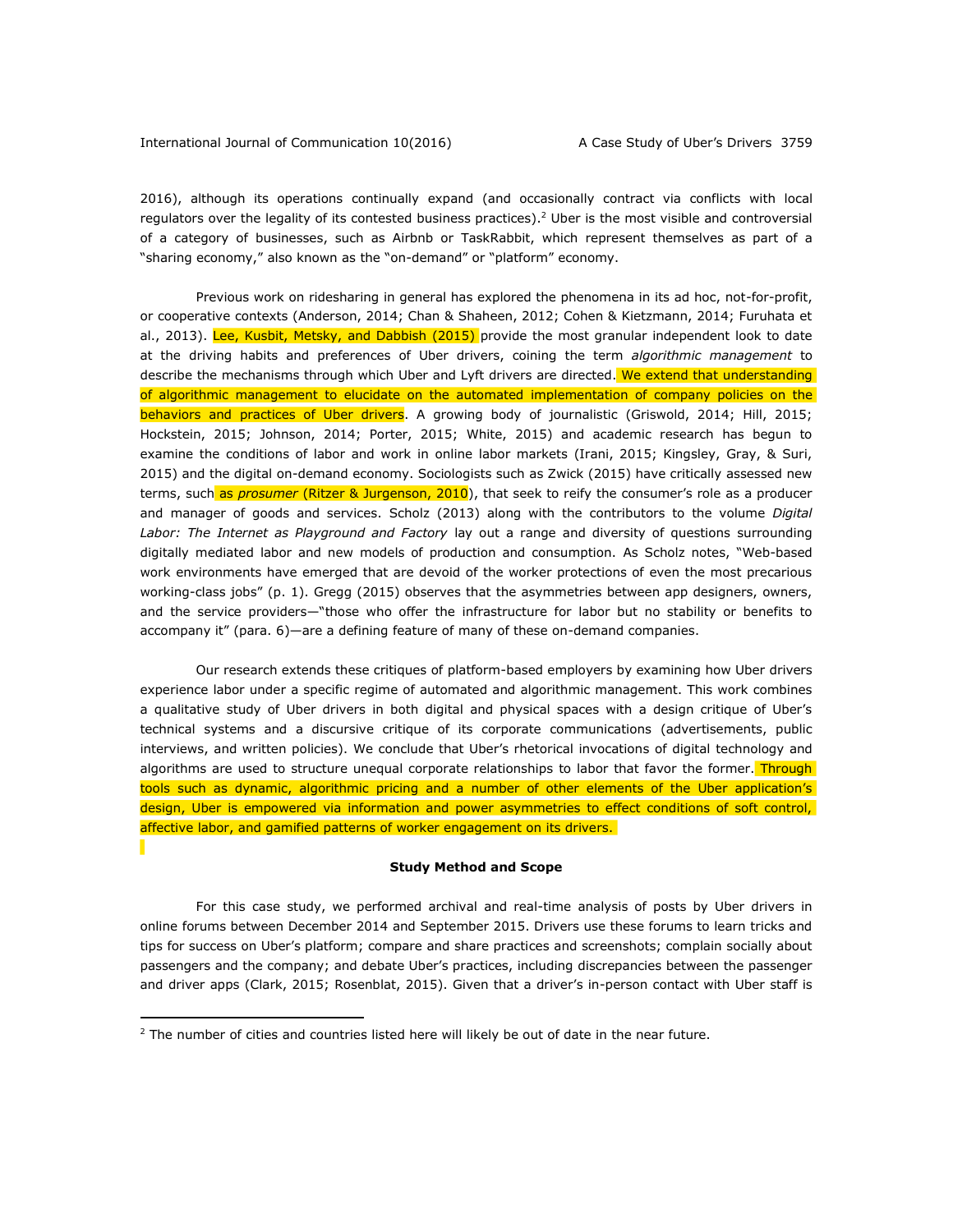primarily limited to, if anything, the initial recruitment process (Uber communicates with its drivers almost exclusively via e-mail and text), these unofficial communication networks can function as primary sites for knowledge-building.

Data were collected from five dedicated forums (three larger and two smaller).<sup>3</sup> Of these larger forums, Forum "UberDrive" is a standalone website with 700-1,000 daily visitors.<sup>4</sup> Forum "UberOps" is a closed-membership forum hosted on a social media platform with approximately 5,100 members (the numbers change marginally on a daily basis after increasing by hundreds over the nine-month period) and administrators that impose standards of basic civility. Forum "UberCool" is another standalone website: It has numerous participants and appears to be the largest, but the exact number of participants is unavailable.<sup>5</sup> Approximately 1,350 total archival items were collected from these forums, documenting the activities and conversations of drivers through forum posts, interviews, and other personal contacts, including e-mail correspondence with Uber community support representatives (CSRs). To contextualize and build on the data gathered from forums, we also conducted in-depth, semi-structured interviews with seven drivers.

The experiences reported on these forums and described by our interview subjects are not necessarily representative of the Uber driver population as a whole. For instance, drivers who seek out and participate in online forums may be more strongly opinionated than other drivers, or may have had individual difficulties that drove them to seek help and information online. The ability to generalize from reported driver experiences is also complicated by the range of Uber services,<sup>6</sup> the differences between drivers who rely on it for their primary income and have made significant financial and social investments in it compared with those who are hobbyists and work fewer hours, and how long Uber has been in operation in a driver's market. Yet, although these accounts may not describe every driver's experience, the evidence we have collected nonetheless reveals structural features of the Uber system that could potentially affect any driver using the application.

## **What Uber Promises Drivers**

Uber recruits heavily, growing from 160,000 drivers in the United States in 2014 to 400,000 drivers a year later (Uber Newsroom, 2015). Retention rates are poor: Slightly more than half of drivers on-boarded in 2013 remain active (having completed at least one trip in the previous six months) on the platform a little over a year later, according to Uber's own data (Hall & Krueger, 2015, p. 16). Once approved, active drivers can log into Uber's system via a smartphone app to indicate that they are available to receive ride requests from passengers. Passengers pay a total fare for each ride via credit card directly to Uber. Uber later passes the payment on to drivers after deducting a commission, which generally ranges between 20% and 30% for uberX, a "safe rides fee" (now a "booking fee"), and any

 $\overline{a}$ 

 $3$  For confidentiality reasons, we modified the names of these forums and driver identities and quotations.

<sup>4</sup> These numbers are according to the forum operator.

<sup>&</sup>lt;sup>5</sup> Posters are required to enter minimal contact information to register and post on it; the majority of forum participants identify as drivers in the United States.

 $6$  UberX appears to be the most common: Drivers tend not to identify for which tier of service they drive.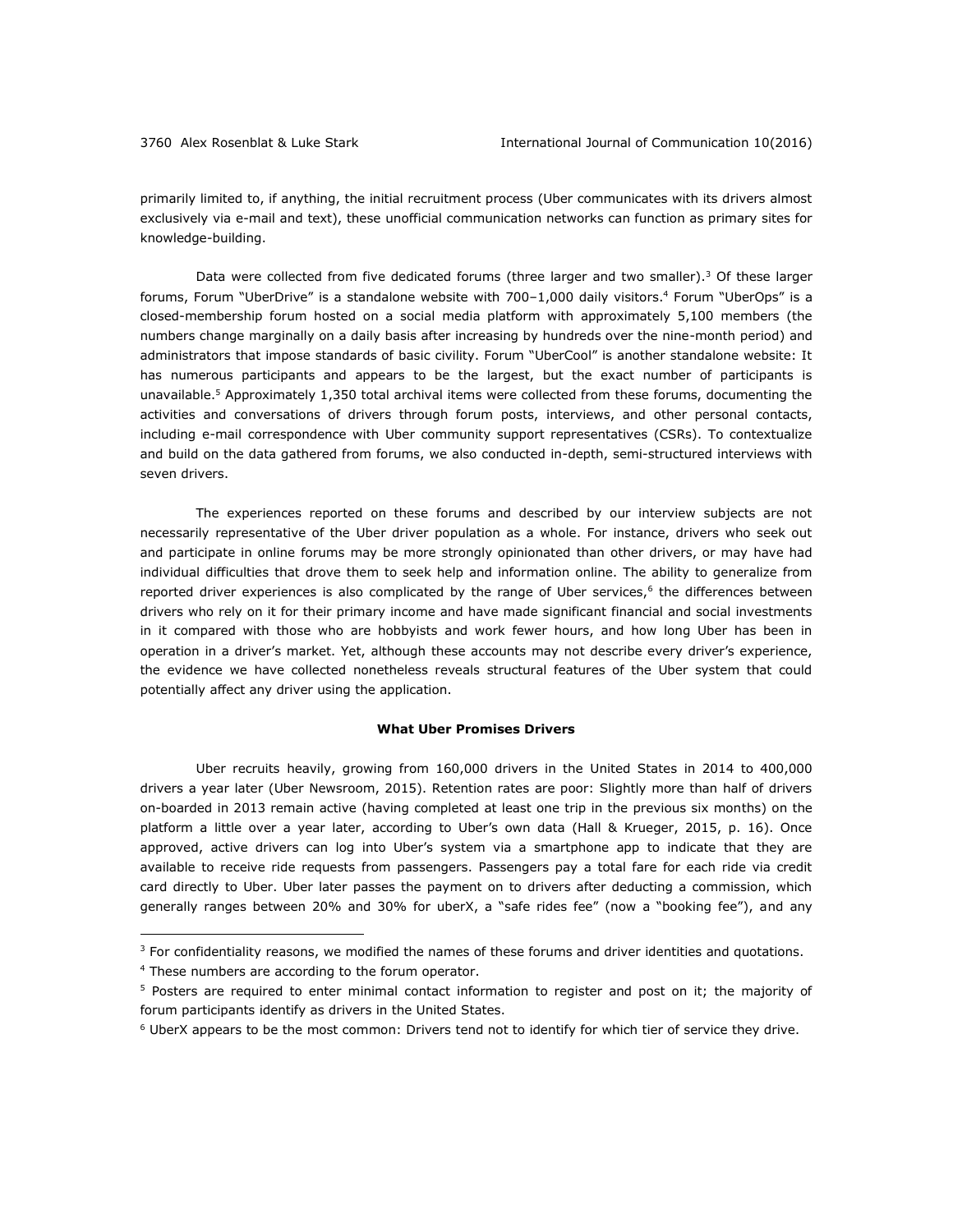$\overline{a}$ 

# additional fees based on local jurisdiction. Uber's policies require drivers to maintain a low cancellation rate, such as 5% in San Francisco (as of July 2015), and a high acceptance rate, such as 80% or 90%.

One of Uber's undoubted appeals for workers is its promise of "flexible employment" (O'Brien, 2015). Uber advertises to drivers that, "With Uber, you have total control. Work where you want, when you want, and set your own schedule" and "Freedom pays weekly." In a 2015 survey commissioned by the company, 85% of respondents agreed that flexibility was a major motivator for driving for Uber (Hall & Krueger, 2015, p. 11). The rhetorical markers of freedom, flexibility, and entrepreneurship enabled through an app-based platform are further hallmarks of the on-demand economy, and, in the case of Uber, they have proven broadly successful (Griffith, 2015). The promotion of entrepreneurship and freedom permits employers, the public, and regulators to imagine that workers "work by un-coerced choice" (Irani, 2015, p. 227). Yet, the labor that Uber drivers do is shaped by the company's deployment of a variety of design decisions and information asymmetries via the application to effect a "soft control" over workers' routines (Boltanski & Chiapello, 1999/2007; Deleuze, 1990).

Uber refers to drivers as "driver-partners," thus disassociating the company from an employer– employee relationship. Drivers in this study generally treated the language as either a formality or hypocrisy, as irrelevant, or as a lever to press negotiations for more autonomy. The terms *partner* and *sharing economy* and even *rideshare* suggest that Uber and its drivers possess a mutual commitment to common goals (Gregg, 2011, p. 85), despite the significant information and power asymmetries between the two. In Uber's contract with its UK-based drivers, drivers are instead legally framed as consumers: "Customer [driver] is authorized to provide Transportation Services . . ." (Uber B.V., 2015). The term *customers* specifies that drivers are "end-users" of the application, similar to passengers, which potentially obviates their role and rights as workers.

Uber, like other companies in the on-demand economy (Smith & Leberstein, 2015), uses its identity as both a platform and a technology company to define its role (Gillespie, 2010) as a neutral intermediary that facilitates access to underused and undercommoditized goods and services (Lobel, 2015, p. 1; Lowrey, 2015). Uber claims in its contract with drivers that it is "a technology services provider that does not provide transportation service" (Uber Technologies, 2014). In response to multiple lawsuits against Uber alleging that it discriminates against blind and disabled passengers, Uber has argued that the Americans With Disabilities Act did not apply to it as it does to taxi companies because it is a technology, and not a transportation, company (Strochlic, 2015).<sup>7</sup>

The most explicit legal tensions in which the company is embroiled are highlighted by a class action lawsuit in California, which effectively contests the neutrality of Uber's relationship to its drivers: The plaintiffs (drivers) assert that they should be classified as employees, not independent contractors (*O'Connor, Colopy, Manahan, and Gurfinkel v. Uber Technologies, Inc.*, 2015b). Uber's contract with its American drivers states that Uber "provides lead generation to independent providers of rideshare or peer to peer passenger transportation services" (Raiser, 2015, para. 9.2). In a legal brief Uber submitted in the

 $<sup>7</sup>$  We observed communications from Uber to drivers warning them about their prospective obligations</sup> under the Americans with Disabilities Act.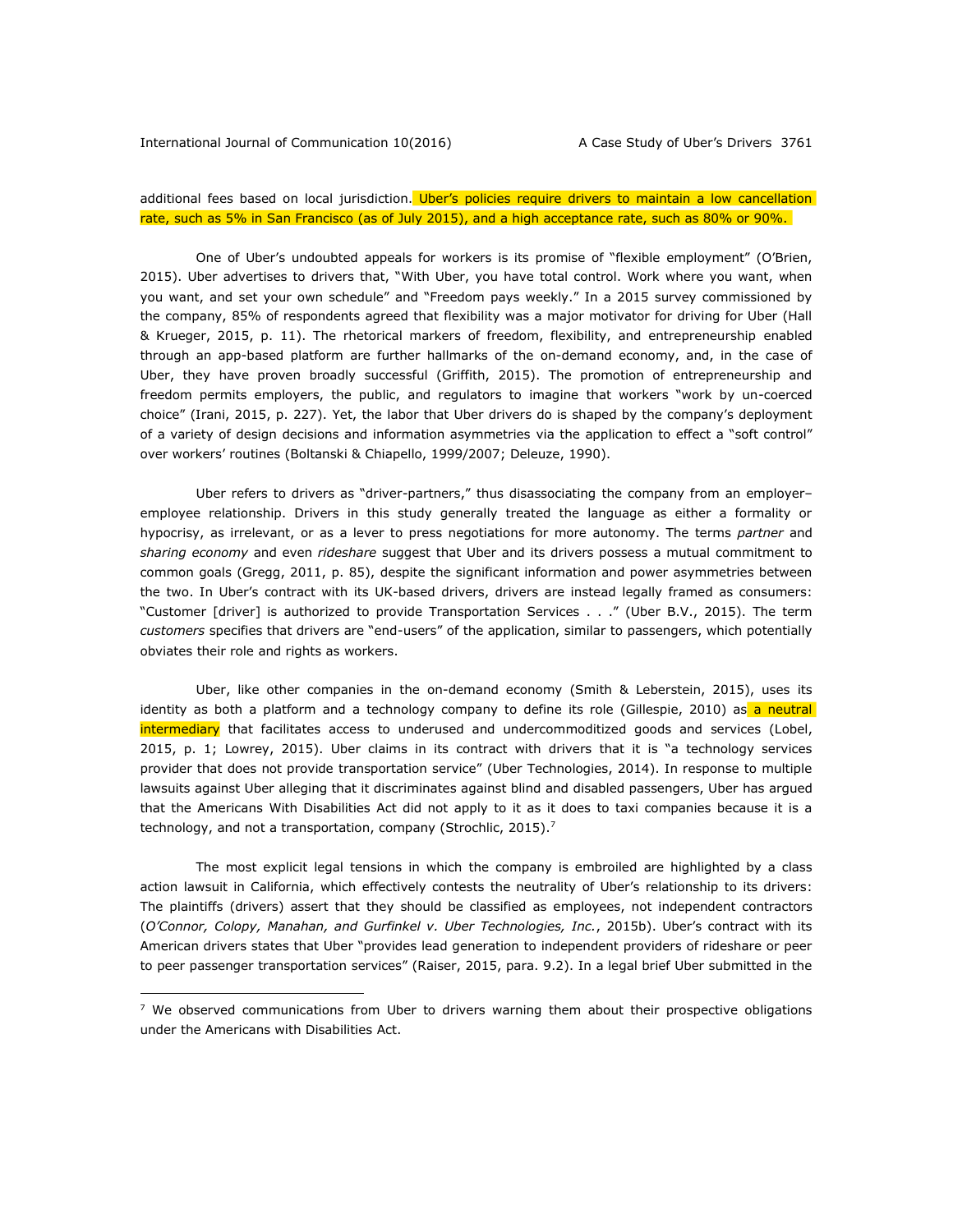$\overline{a}$ 

California employment misclassification lawsuit, Uber asserts that "We make our money from licensing software. . . . And we happen to have a compensation model that, when they [drivers] use it successfully, we get compensated" (O'Connor et al., 2015a, p. 16). This framing implies that any negative consequences are features of software connectivity. Yet, Uber's self-proclaimed role as a connective intermediary belies the important employment structures and hierarchies that emerge through its software and interface design.

#### **Power Asymmetries and Pay Rates**

Regardless of the language used by Uber to describe its legal and rhetorical relationship to its drivers, an analysis of driver experiences with the company's system reveals numerous manifestations of algorithmic management. Most notable are the combination of blind passenger acceptance with low minimum fares and the algorithmic determination of surge pricing. These two features of the Uber system reveal, respectively, how little control Uber drivers have over critical aspects of their work and how much control Uber has over the labor of its users (drivers).

# *Blind Passenger Acceptance and Minimum Fares*

When active Uber drivers receive a ride request through the system, they have about 15 seconds to accept it or reject it. When Uber drivers accept a ride request, they take on the risk that the ride's fare will not be profitable; yet, drivers are not shown destination or fare information before they accept a ride. Jason from Raleigh, North Carolina, who had driven for about a year, said, "You're driving around blind. When it does ping, you might drive 15 minutes to drive someone half a mile. There's no money in it in that point, especially in my SUV." Although hiding the destination before a driver chooses to accept or decline a ride request can potentially prevent destination-based discrimination (Smart et al., 2015), it can also foster reduced wages for drivers.

In addition, drivers risk "deactivation" (being suspended or removed permanently from the system) for cancelling unprofitable fares. Ron, an interviewee who had been driving in New Jersey and New York City for over a year, said,

Show the destination before. If we're independent contractors, we should have the right to refuse. If I look down and it's 3:00 in the afternoon and the guy is going to JFK [NYCbased airport], I'm not going to take it. When I get to the guy's location and I get to JFK, I'm not going to make \$40 for 3 hours of work. . . . They tell us it's our choice whether to take a trip or not, so how can they penalize us for that?

Blind ride acceptance is made even more risky by Uber's imposition of minimum fares. In Savannah, Georgia, the minimum fare is \$5 for uberX (as of September 2015). Uber takes a \$1 safe rides fee off that amount and a commission of at least 20% on the remaining \$4. That leaves the driver with \$3.20 at Uber's lowest commission, which does not account for any of the driver's expenses. $8$ 

<sup>&</sup>lt;sup>8</sup> Uber's rates and fees are subject to perennial change, and these amounts will vary accordingly.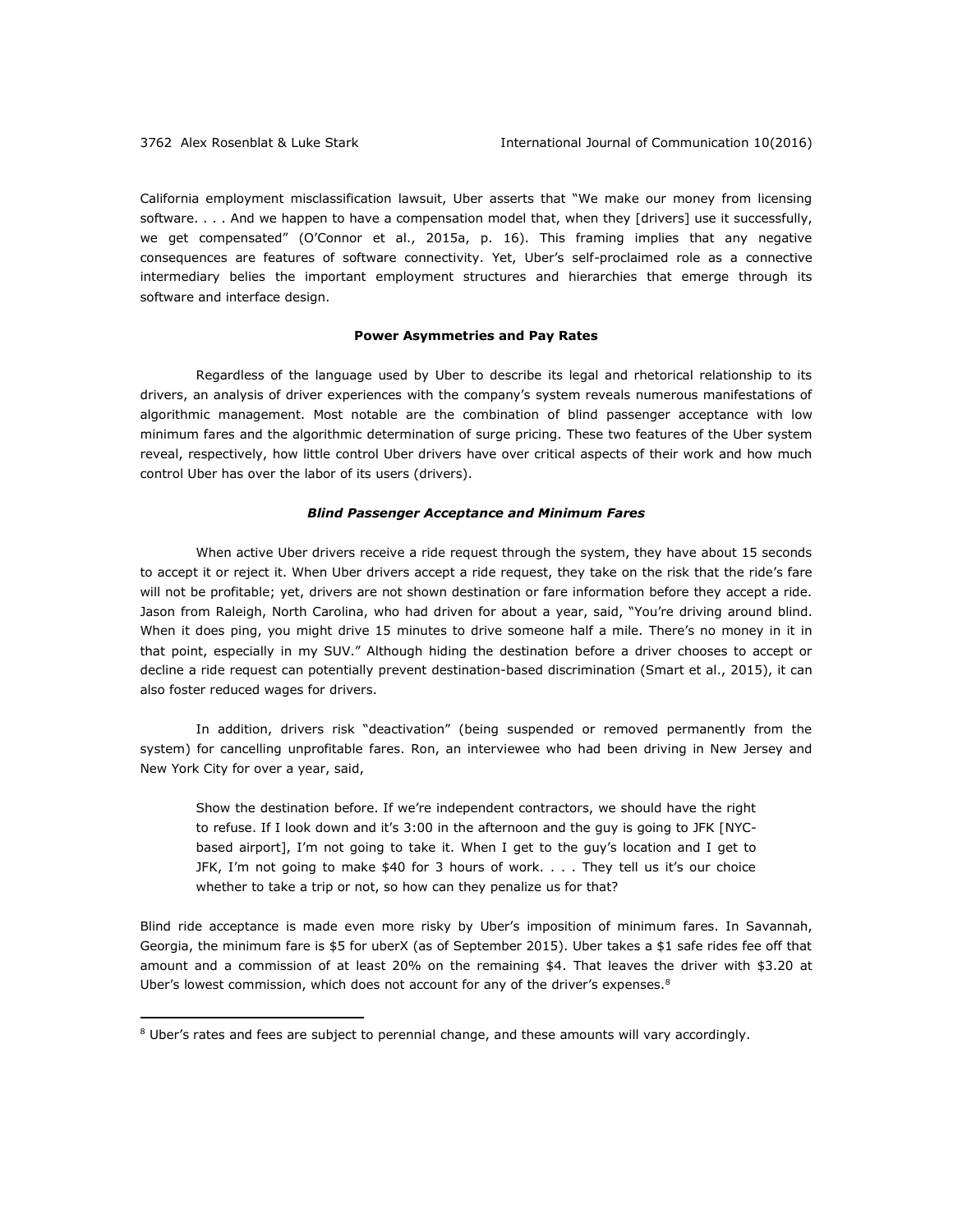$\overline{a}$ 

These structures of the Uber system contradict the rhetorical framing of drivers as entrepreneurs. Uber advertises that a driver can "be your own boss" and has made attempts to induce drivers to protest the regulation of ridesharing by sending them e-mails that say, for example, "State leaders need to hear from entrepreneurs like you." In Uber's Newsroom (2014), Uber states, "Our powerful technology platform delivers turnkey entrepreneurship to drivers across the country and around the world" (para. 4). None of the interviewees we spoke with thought of themselves as entrepreneurs because of their work with Uber. As Mike, an interviewee from Savannah who had driven for Uber for two to three months, said,

Entrepreneur is, I feel like a bit of a stretch. I mean, I feel like the definition of an entrepreneur is, you know, having your own idea and taking off with that. I feel like Uber is just like a side gig, not any kind of entrepreneur endeavor. . . . I don't feel like entrepreneur is a great classification for drivers, unless you're running a business out of your Uber car, I guess that's something an entrepreneur could do.

Uber's discourse of entrepreneurship may be tied to the legacy of a Silicon Valley environment where highly skilled and mobile workers could take on risks and trade-offs to be part of the start-up technology world (Neff, 2012, p. 24). However, this rhetoric of risk and reward has been retooled to suit a contingent of lower-income workers who are recruited to perform service labor under working conditions controlled by the design and affordances of Uber's platform.<sup>9</sup>

The practices of blind rider acceptance and minimum fares are two manifestations of the larger fact that Uber has full power to control and change the base rates its drivers charge.<sup>10</sup> Uber's agreement with its "partners" (drivers) permits drivers to negotiate a lower fare, but not a higher one (Uber Technologies, 2014).<sup>11</sup> Base rates, as well as minimum fares, vary across cities. For instance, in New York City, uberX services as of September 2015 were \$0.40/minute and \$2.15/mile, with a minimum fare of \$8. In Austin, Texas, the minimum fare was \$2 and the rate was \$0.18/minute and \$1.10/mile.

When Uber sets low rates for routine work, incentive-based pay steers drivers into working under much stricter and less flexible conditions in the hopes of higher earnings, such as hourly wage guarantees which vary according to the terms of each guarantee, such as \$22per hourh or \$40 per hour, but these are moot if drivers earn the equivalent or more in fares. Uber does not disclose the criteria by which certain drivers are selected for hourly guarantees, but Uber Support CSRs explain, "Some guarantees are only offered to a specific group of partners. We rotate these guarantees to make the guarantee structure

<sup>&</sup>lt;sup>9</sup> While we primarily examine how control takes shape through less visible mechanisms, it is worth noting that (1) Uber maintains a list of eligible vehicles (make and year) in each city, which it sometimes changes, and (2) that drivers are responsible for all the costs of operating their vehicles and running a small business.

<sup>&</sup>lt;sup>10</sup> Uber also implements perennial rate cuts. In January 2016, Uber slashed rates in 100 cities in North America. In New York City, rates for uberX were lowered by 20%; in Detroit, rates were set at \$0.30/mile (Campbell, 2016a).

 $11$  Some drivers report strategically ending a trip early, thus lowering the fare for the passenger, in the hopes of getting a higher rating.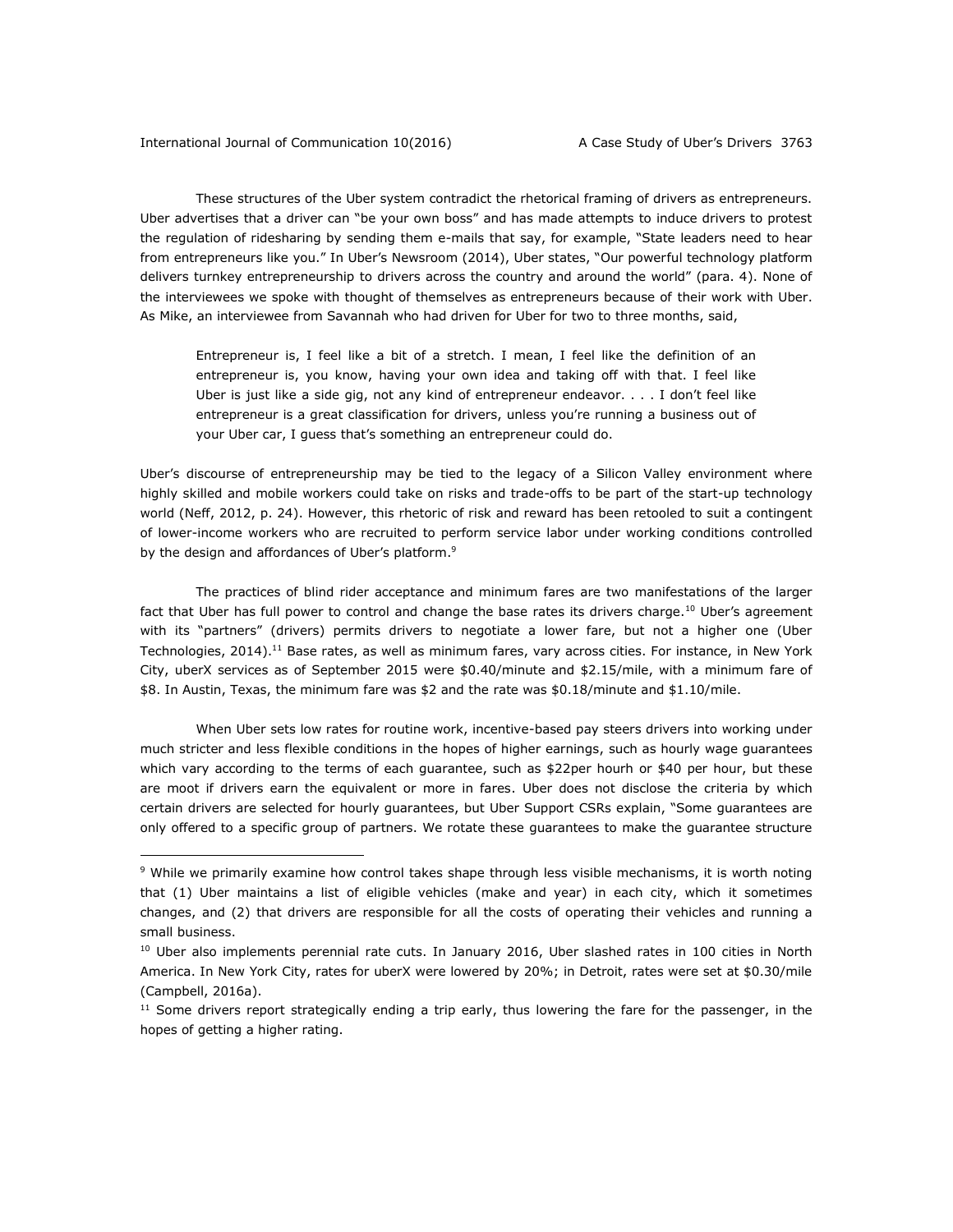as fair as possible." .The conditions for receiving this guarantee follow this typical template: RSVP or "optin" to the guarantee; accept 90% of ride requests, complete one trip per hour, be online for at least 50 minutes of every hour, and maintain a specified high rating during those trips. Additional requirements could be that drivers are required to start eligible trips from a particular location, such as the core of Los Angeles (Campbell, 2016b). Effectively, hourly guarantees function to schedule on-demand shift work, but the language of opt-in or RSVP buffers the narrative of freedom and choice that Uber promotes to its drivers, while simultaneously masking a hierarchy in which select drivers are invited to earn more based on opaque criteria. Drivers have the freedom to drive at "flexible" hours at lower rates, but their flexibility is tailored to and dependent on demand as well as on the viability of base rates.

When Uber implements lower rates, drivers express strong distrust of Uber's system and explanations. To promote rate cuts, Uber typically shows drivers graphs demonstrating that lower fare rates lead to a "huge boost in demand, and partner earnings per hour increased by 25%—that's a lot of extra money!" Uber's logic is that drivers will earn more through increased trip, and greater optimization of their time online, from the "boost in demand." In reactions that echo other driver responses to rate decreases in other cities, including Austin, drivers in forums respond with incredulity, calling it "Uber math," "propaganda," and Orwellian double-speak. Drivers contend that they have to work longer hours and accrue additional expenses to earn what they made prior to rate cuts. The reactions drivers have to Uber's logic around rate cuts is echoed in other changes Uber makes to drivers' compensation structure. As interviewee Jason from Raleigh observed in 2015:

They keep bumping around with the rates and the different terms of service. . . . You gotta log in and all of a sudden there's new terms and conditions and you can't drive until you accept the new terms and conditions and if you're on your phone you have to really look try and read everything. I read it because originally they had the X and then they had the XL platform here and then with the XL platform all of a sudden their percentage went from 20% to 28%. I sent 'em an e-mail and said what's going on? You're not doing anything different. Why do you get an extra 8%? And they said you're gonna make more money and I said no, you're gonna make more money.

Uber's position as a technology company that offers software to connect passengers with drivers implies that any emergent (and negative) effects of its system are a natural feature of connectivity rather than an enforced hierarchy or employment power structure. Yet, Uber has the power to carve out which parts of "connected work" are taskified as paid or unpaid services. For example, Uber advertises that passengers can retrieve items they leave behind in drivers' cars because of that connectivity, and it provides passengers with a masked phone number to contact drivers in such cases, but Uber does not advertise that drivers are not paid for the time and energy they spend returning items passengers have left behind. Uber even advises drivers that, "It is not acceptable to ask the rider for payment for returning their lost item." If a driver protests to Uber Support, a typical CSR response is, "I understand that it does take you time to return items that passengers left behind in your car. On the Uber system, you are only paid for the trips that are requested through the Uber app." Some drivers say they might receive a fee of \$25 or \$10, or simply a "thanks" from Uber, but like fare acceptance, they are prevented from setting or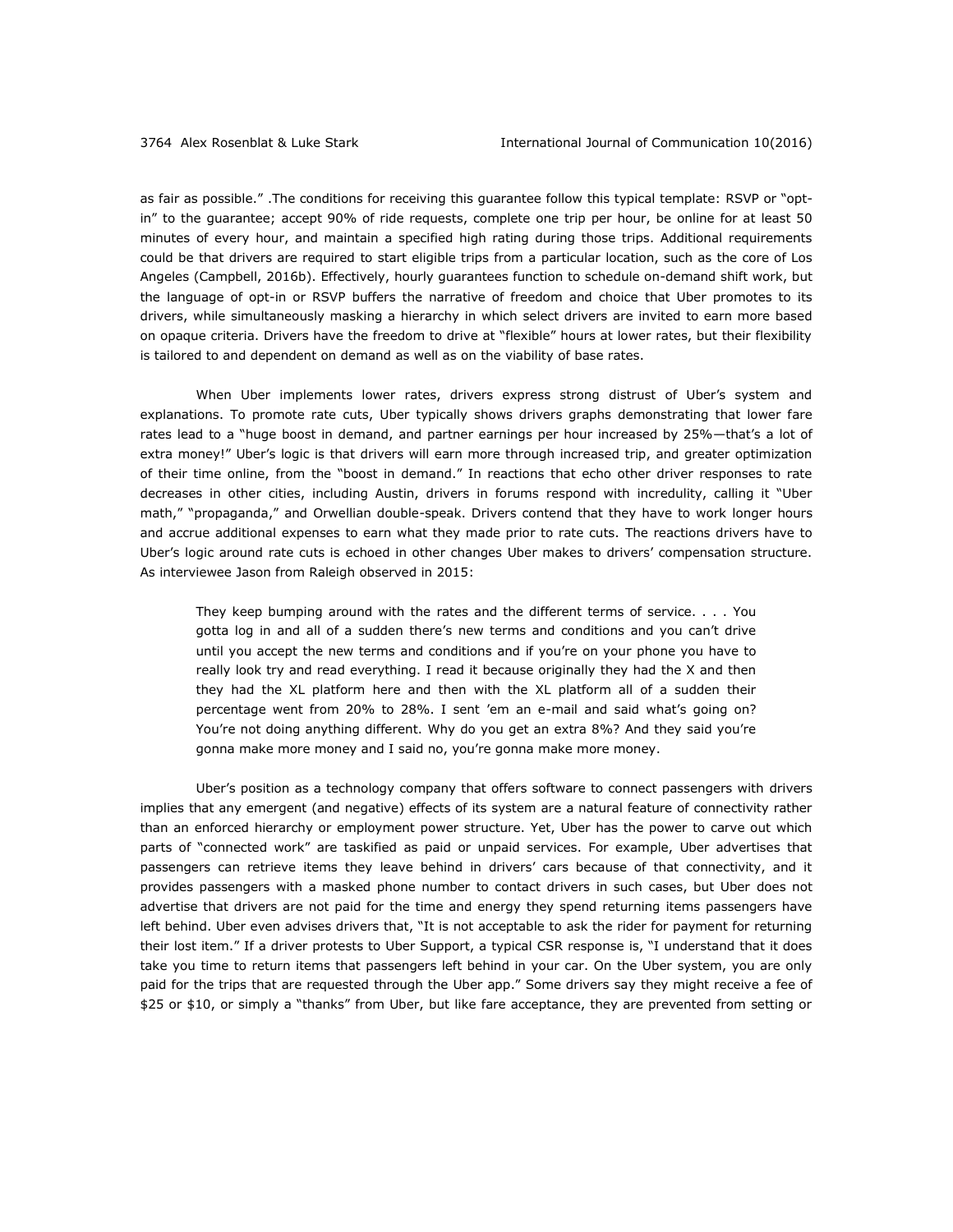#### International Journal of Communication 10(2016) A Case Study of Uber's Drivers 3765

even knowing the rate for their work. In essence, Uber communicates that some services have prices and some services do not, but the power for determining these distinctions resides with Uber alone.

Similarly, Uber claims that it has the data to adjudicate disputes between passengers and drivers, such as for criminal matters such as assault claims (LaFrance, 2015) or smaller concerns such as payment/wage disputes. Its claim to adjudication is rooted in the notion that its data on both passengers and drivers are akin to an objective, third-party witness, and thus that its interpretation should be conclusive. Some drivers appreciate the accountability created by Uber's system of surveillance. As Sarah, an interviewee from Seattle, said,

They actually log the exact route that you took. . . . Uber drivers pretty much knows they can see whatever route they took, I think taxi drivers have done that forever, they'll just take you for a ride. . . . I like that Uber and Lyft has a little more of a specific tally because they don't want them doing that to customers.

In other cases, drivers perceive that Uber favors the passenger in adjudications, and even report having to gather their own data to prevent wages from being retracted. One interviewee, Larry, who drove near Austin, Texas, and had been working for Uber for 9–10 months, described one incident when he used his dash-cam footage to prove his story to Uber:

Once I had driven some guy somewhere and as soon as I got home I had checked and Uber had cut the pay in like half because the guy claimed I took him on an inefficient route, so I sent Uber the footage of the entire trip and I explain to them that if you watch the video he actually directs me turn by turn, you know, where to go, and it's the most drunk he's ever been. They reversed them, and gave me back my money. . . . Uber will always 100% go with the customer because that's how they make business. But I don't think that should come out of the driver's pay, because it's just customer satisfaction.

Drivers in forums and interviews, including Sarah, express how they resist Uber's power of interpretation by tracking their trips with manual or electronic logs and dash-cams. Even in cases of disputed fares, drivers are only able to exert control on the wages paid for completed work after the fact. The power imbalance is quite clear: Uber can hold drivers accountable to the "most efficient" routes, but drivers need their own data to hold Uber accountable for the wages they are owed. On a larger scale, Uber's ability to set and change its rates and commissions unilaterally and without driver buy-in foments driver distrust and dissatisfaction with Uber's platform.

#### *Surge Pricing and Algorithmic Logistics Management*

Among drivers interviewed and posts collected from forums, the ambiguity and resistance surrounding "surge pricing" surfaced as the most obvious intersection of data collection and information asymmetry in everyday driver experience. Surge pricing is displayed to drivers through a type of heat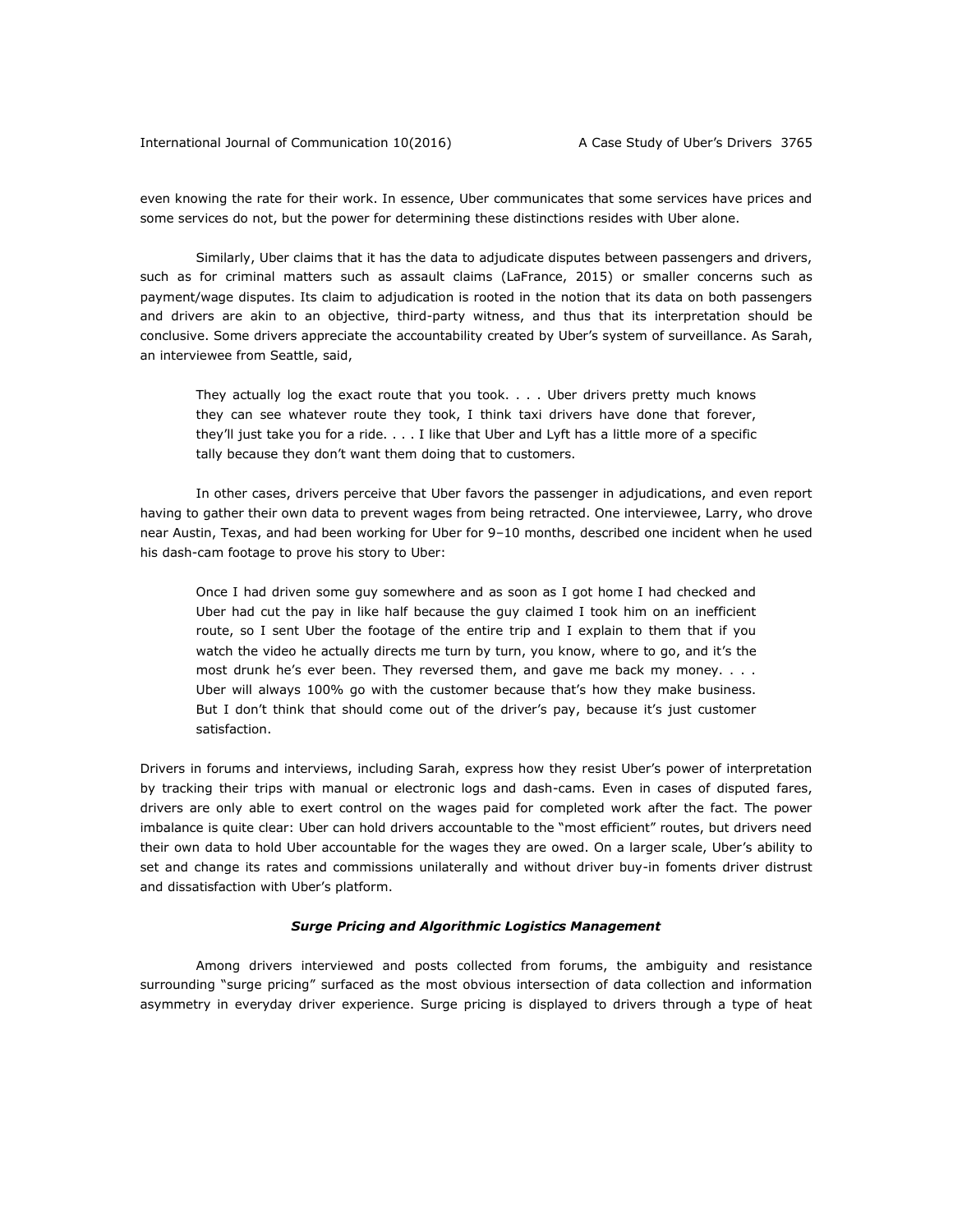map visualization, where the algorithmic assessment of supply and demand will temporarily raise fares for a particular geographic location (see Figure 1).

Visible to both riders and drivers, the creation of such surge pricing zones is billed by Uber as a means to ensure positive customer experience by enticing new supply to an area of high demand (Kedmey, 2014; Uber Technologies, 2015b). Uber's surge pricing patent (Lin et al., 2014) and its vernacular explanations contend that surge pricing prompts more drivers to get on the road (Uber, 2014) when demand is high, but there is some evidence that surge primarily redistributes the existing supply of drivers rather than adding to it (Diakopoulos, 2015).

Surge pricing is unreliable for drivers: Notably, pricing is based on the passenger's geolocation, not the driver's. Drivers travel to surge pricing zones in search of fares advertised at a given rate, but they can and do receive ride requests from passengers in other, adjacent areas. A driver may enter a zone that is surging at  $3.5x$ , but receive ride requests at a lower surge rate, such as  $1.5x$ . Some drivers report that passengers game the system by placing their pick-up location pin outside a surge zone, and then calling drivers to redirect them to their actual pick-up location. Drivers also noted that they would sometimes converge en masse at a surging area, find that supply was no longer too low, and the surge would disappear. Some drivers reported experimenting with trying to game these algorithms themselves, and many developed responses to surge pricing based on their experience with its duration, reliability, and potential reward in their respective locations. It is unclear whether surge is designed equally to optimize for satisfying passenger demand or for increasing driver earnings, but Uber's stance against "surge manipulation" by drivers suggests the former. In one e-mail exchange from September 2014, an Uber CSR advised a driver against surge manipulation by writing, "A passenger let us know that they felt you unfairly canceled their trip to wait for surge to kick in, or that you otherwise unfairly gave preference to surge trips instead of their request." The e-mail went on to advise that the driver risked deactivation if Uber received more negative passenger feedback. In effect, drivers are penalized for rejecting lower paid work in favor of higher paid work, which is illustrative of another constraint on their "freedom" as independent entrepreneurs.

Uber claimed in 2014 that surge pricing "affects a tiny minority of all Uber rides, less than 10% of all trips" (Gurley, 2014, para. 6), but surge (algorithmic) pricing recurs in driver discussions as a central preoccupation, and it remains a popular incentive: Screenshots of surge rates and zones are often posted to forums to display enthusiasm for a pay lottery. "Waking up dreamin' of surge. Haha." Others commented that they check the app for surge as soon as they get up in the morning. Some drivers are propelled into a similar emotional space as gambling or gaming (Cherry, 2012; Schüll, 2012) by algorithmic pricing.

Through surge pricing's appeal to the concept of algorithms and automated management, Uber can generate and coordinate clusters of labor in response to dynamic market conditions (Aneesh, 2009, p. 356) without explaining the reliability of its cluster incentives or guaranteeing the validity, accuracy, or error rates of its labor deployments. Many drivers express frustration and enthusiasm alike for surge pricing because its very dynamism is characteristically fickle and opaque, a finding supported by Lee et al. (2015, p. 1609). "Don't chase the surge" is offered in forums as standard advice to new drivers. Uber's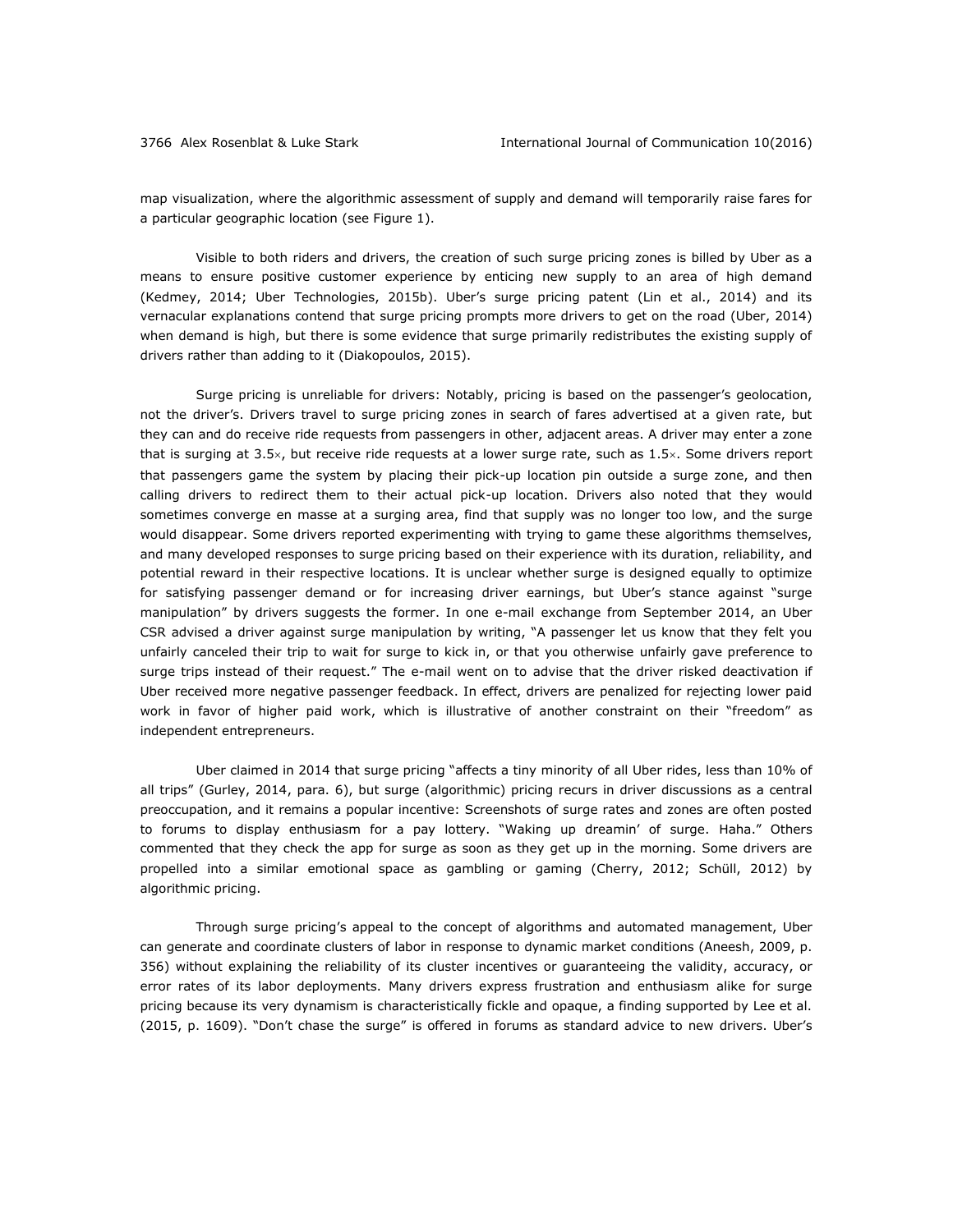# International Journal of Communication 10(2016) A Case Study of Uber's Drivers 3767

rhetorical appeal to algorithmic certainty and authority (Gillespie, 2014) also appears in the effective messaging that Uber sends to its drivers at key moments, such as when they are about to log off. Rather than an appeal from Uber's position as employer—"We'd like for you to keep working"—these messages cite the (presumably algorithmically derived) idea that demand is high in that driver's location at that exact time.



*Figure 1. Sample surge map. Red means that demand is surging, orange indicates that rising demand, and yellow shows moderate demand.*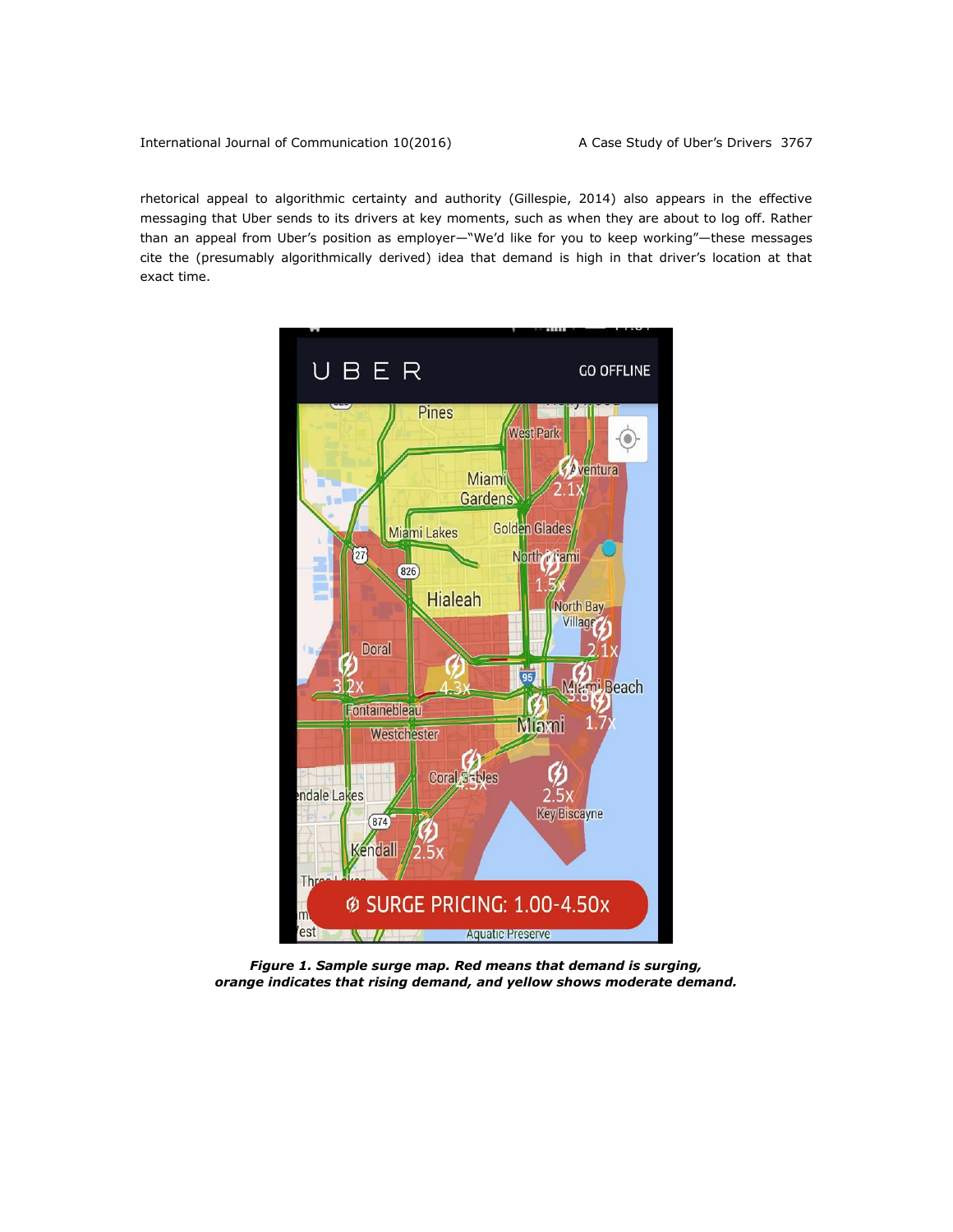Surge pricing thus exists as one example of Uber's institutionalized nudging of the driver workplace as a method for leveraging "soft control" over driver behavior, which also includes heat maps, incentives, and frequent messaging. Messages urging drivers to stay online, or to go online, imply or state explicitly that it will surge because there is high demand are often posted to forums.

A sample push notification (see Figure 2) that drivers receive reads, "Are you sure you want to go offline? Demand is very high in your area. Make more money, don't stop now!" with the surge icon displayed above the message. Drivers' responses range from skepticism of exaggerated demand to an enduring willingness to continue, sometimes despite significant fatigue. Workers thus absorb the costs of being available, accessible, and responsive to their employer without being guaranteed paid work, echoing worker concerns regarding on-demand scheduling software (Kantor, 2014). Frequent nudges are a highly visible part of the "choice architecture" (Sunstein, 2014, p. 2) of the Uber system: Uber can steer drivers to work at particular places at particular times while maintaining that its system merely reflects demand to drivers, who have full freedom of choice to ignore Uber's authoritative nudges. If drivers are mere "consumers" of a lead-generation application, then nudging is just another form of informational advertising, but nudging that comes from an employer has a stronger managerial element of control. In addition, Uber's attempts, through algorithmic management and communications, to mobilize its supply of drivers to meet demand ahead of time complicate its claim that it operates as a neutral intermediary.

In a report by *Wired*, an Uber spokesperson "reiterated that surge pricing only kicks in when there are too many requests made by customers, in real time" (Clark, 2015, para. 6). Travis Kalanick, Uber's founder, has made oft-circulated comments that describe its system as a reflection of the marketplace (Hwang & Elish, 2015). "We are not setting the price. The market is setting the price," [Kalanick noted]. . . . We have algorithms to determine what the market is" (Brustein, 2013, para. 5). Yet, drivers are both alerted to the presence of high demand by real-time surge pricing that occurs in specific geographic zones (Lin et al., 2014) as well as by predictive, speculative messages about future instances of high demand.

The language Uber uses to describe surge pricing is often identical to the language it uses to describe predicted demand: Rhetorically, essentially predictive "guesses" about possible future demand are thus easily confused with real-time "measurements" of existing present demand. This rhetorical device is used by Uber to mobilize its workforce in a way that draws on drivers' experiences of surge pricing in real-time—with the implication that real-time measurements are made with a high degree of accuracy although the company does not indicate whether a real-time recommendation to go to a surge zone is as accurate as predicted surge (or "high demand"), or if it is a lower-confidence recommendation. Drivers posted many alerts about high demand and surge pricing to forums from a wide variety of markets. In the Dallas–Fort Worth area, a sample text message read, "[UBER ALERT] Happy hour demand is extremely high right now! Log into to your app and take advantage of the extra earnings. #UberOn."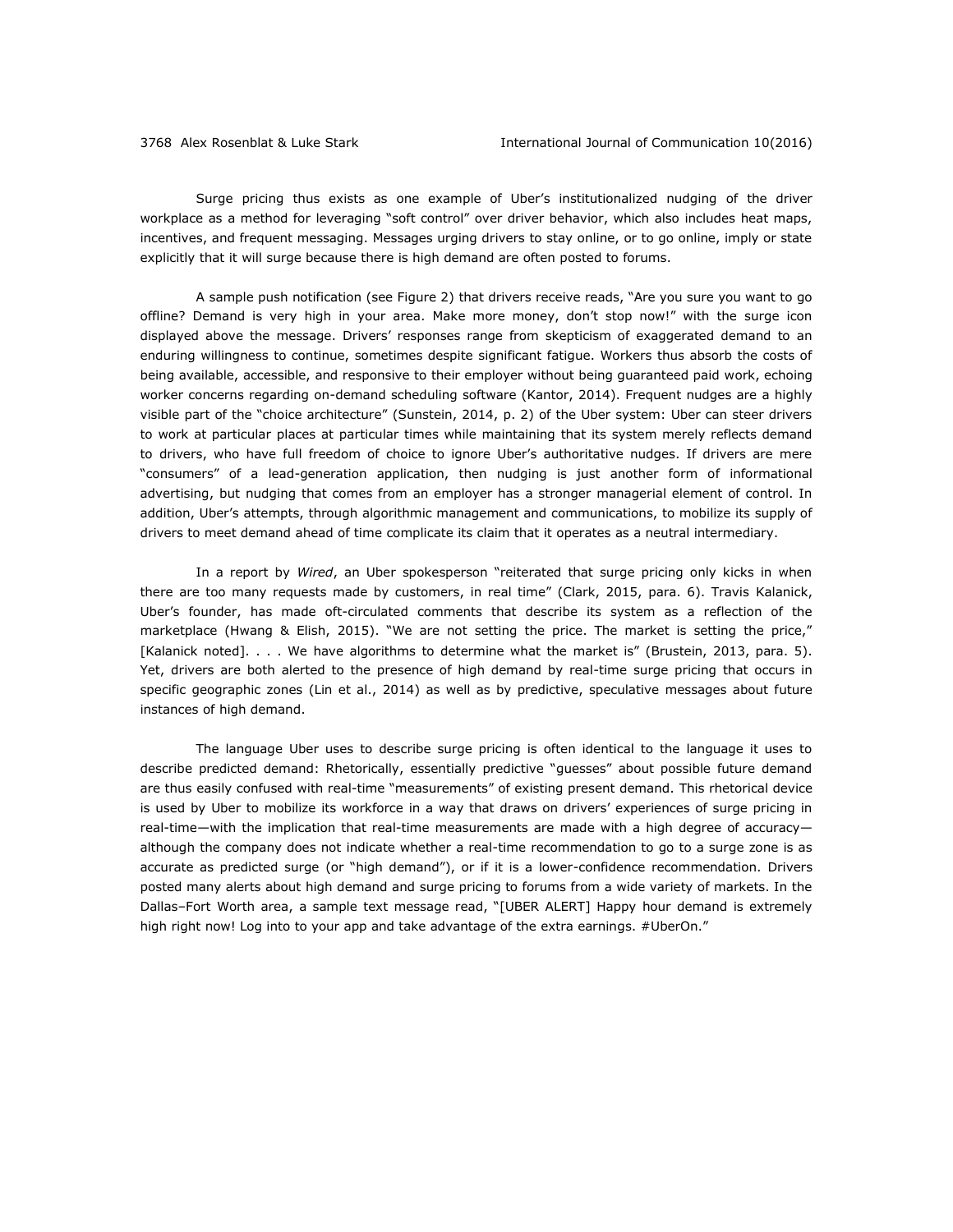

*Figure 2. An example of the type of nudge delivered to a driver when logging off the Uber app.*

In New Orleans (see Figure 3), a predictive message in an e-mail from Uber read, "GET READY FOR A BIG WEEKEND IN NEW ORLEANS! There are lots of events in New Orleans this weekend where *we expect Uber demand to be high!* [emphasis added]." The driver who posted it to a forum commented, "Going out \$ IT SHOULD SURGE." In advance of New Year's 2016, one driver posted a received message to a forum that read, "We also want to remind you that we predict New Year's Eve will be the busiest night of the year. **With such high demand, it will be a great night to go out and drive!**"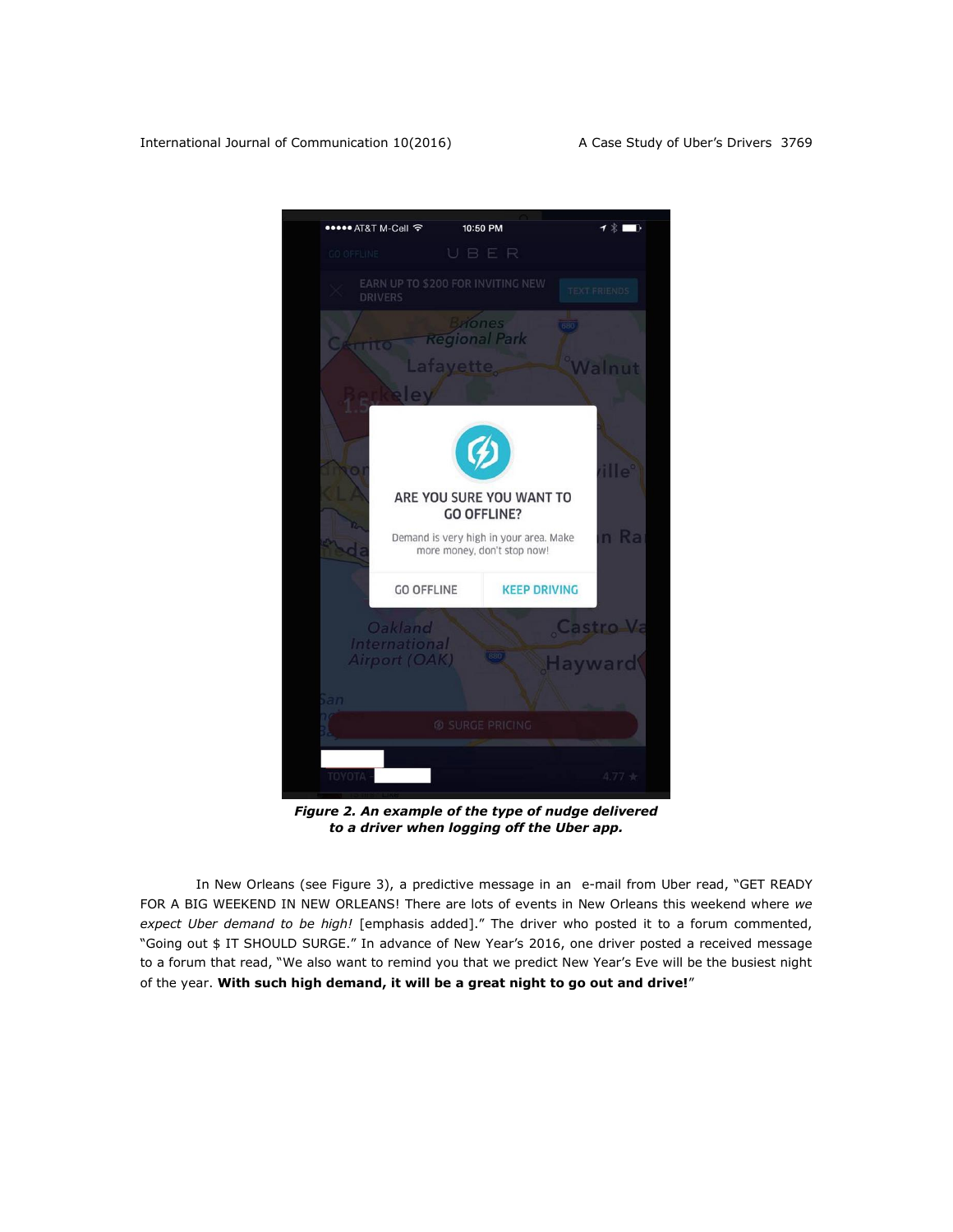

*Figure 3. An example of Uber's predictive messages to drivers.*

When demand does not reflect Uber's predictions, drivers express frustration and distrust in Uber and in surge pricing generally. Next to an image of his car on the surge map, one driver posted to a forum, "Waiting in this surge for 30 min and not one ping!!!" echoing similar sentiments from other drivers. In a rare articulation from Uber that predictive demand does not imply the same accuracy of realtime notices of high demand, we highlight the following exchange: A driver asked, "Why send messages to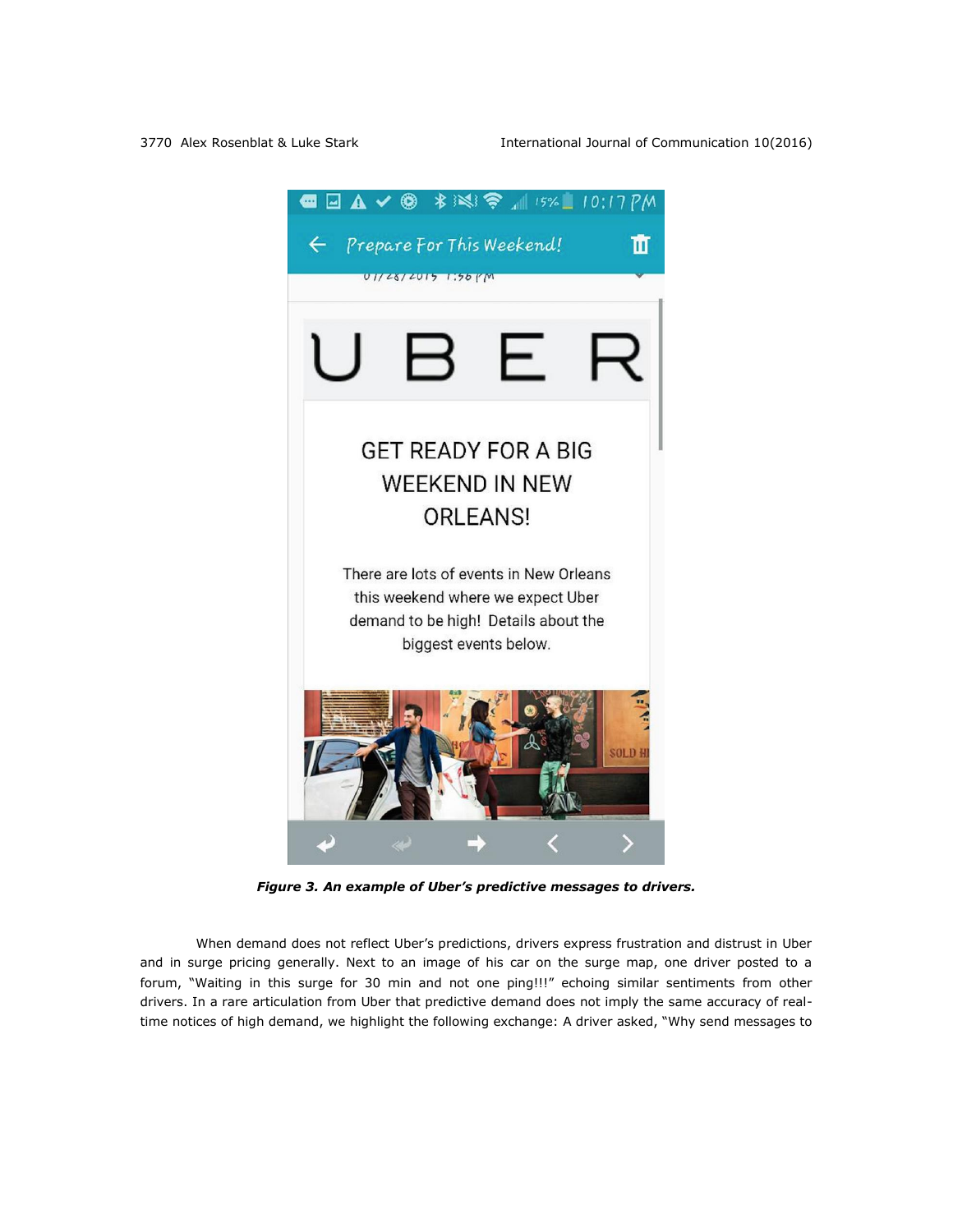me saying it is the biggest night of the year when everything is dead?" The CSR replied, "We try to predict how busy it is going to be based on the historical data from previous years. This is never going to be 100% accurate." After building a system to nudge drivers, Uber's disavowal of its own predictions is ironic, but also underscores how much control both parties understand Uber to have over the rhythm of a driver's everyday labor.

The gamic elements of behavioral engagement tools, such as surge pricing, the conflation of realtime and predictive demand, and blind passenger acceptance, illustrate the multifaceted ways that Uber influences the relationship between supply and demand. These gamic elements also support the notion that Uber is not responsible for inconsistencies in its system; rather, automated functions, such as algorithmic pricing or blind passenger acceptance, are part of the interaction design. Yet, this system is premised on denying drivers access to certain key pieces of information that would otherwise help them make informed choices about their decisions.

### **Information Management and Rated Labor**

The lines of communication between Uber and its drivers are based on a profound information asymmetry. Whereas numerous channels filter data up from drivers and riders to the corporate system, the paths for drivers to request information from Uber are limited and distributed through decentralized support centers. Drivers can make inquiries and usually receive template responses, but they are not empowered to negotiate the terms of their work by communicating to a representative of higher management. Uber's active voice is relegated to Uber Help or Uber Support through CSRs, who communicate to drivers via e-mail. CSRs represent Uber in name, but some are outsourced abroad to the Philippines (Horwitz, 2015); in the United States, some CSRs work 'for Uber' but are technically employed by staffing agencies such as ZeroChaos (Anonymous, 2015; Bhuiyan, 2016; Horwitz, 2015). The responses they deliver often lack a nuanced understanding of the context or challenges of the work, and drivers have to be persistent to get the answers they seek to questions without a template response. Some believe that software is creating initial responses based on the keywords in their text, and they refer to CSRs as "Uber's robots." The responses drivers receive often resemble generic FAQs, and some drivers write "escalate to manager" in the body of their text in the hopes of flagging a human supervisor more quickly.

The role of the CSR more closely resembles customer service than management, an indication of Uber's larger trend of treating drivers not like employees or even contractors, but as the customers of a "free" service. Although drivers primarily communicate with Uber by e-mail, there is no managerial correspondent empowered with the role of "foreman" to mediate drivers' frustrations with the company. And because there are no formal managers to oversee the quality of individual drivers' job performance, Uber's system recruits passengers to perform a type of managerial assessment through driver ratings. The automation of many managerial functions in the Uber system does not obviate the drivers' need for an Uber representative who is empowered to mediate their concerns in ways that CSRs cannot. A contextually aware manager able to explain what is happening to the software-based infrastructure of such work would be one way to build trust in platform–worker relations, for Uber and other similar companies.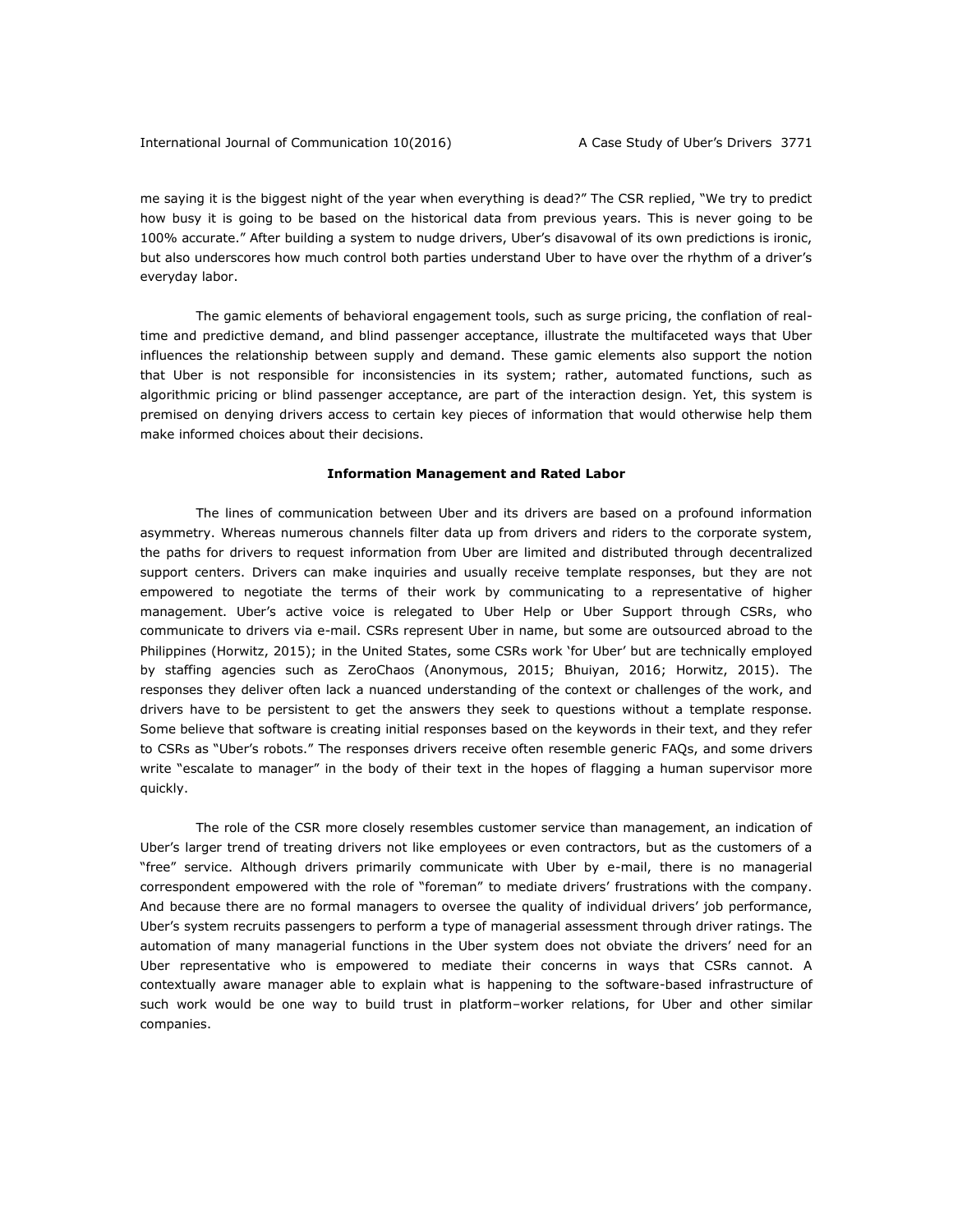#### *Driver Ratings and Surveillance*

In the driver rating system offered to riders, passengers are empowered to act as middle managers over drivers, whose ratings directly impact their employment eligibility (Fuller & Smith, 1991; Stark & Levy, 2015). This redistribution of managerial oversight and power away from formalized middle management (Castells, 2000) and toward consumers is part of a broader trend in flexible labor: Companies or platforms can create expectations about their service that workers must fulfill through the mediating power of the rating system. This business model is rooted in Taylorist traditions of using worker monitoring to identify and create new efficiencies in workflows (Beniger, 1989; Zureik, 2003). For laborers whose work is primarily mediated electronically, worker monitoring is more passive and the prominence of control is not as perceptible (Saval, 2014, p. 297). The loss of worker efficacy as power is transferred from labor to capital (Braverman, 1974) is not new or unique to digitally mediated labor, but digital spaces facilitate and scaffold new systems of monitoring and opportunities for remote control over workers.

To achieve good ratings, drivers must modify their behavior to produce a homogenous Uber experience for riders (Bruder, 2015; Girard & Stark, 2002). Instead of imposing disciplinary measures on drivers, Uber controls how drivers behave through weekly performance metrics (see Figures 4 and 5) delivered after the fact of their work. This homogenizing effect highlights another tension between Uber's claim that drivers are entrepreneurs: They must deliver a standardized service.

The ratings that passengers give drivers constitute the most significant performance metric according to driver discussions. Individualized metrics also foster a "highly individualized sense of responsibility for one's own job stability" (Neff, 2012, p. 28), even though drivers have limited control over how passengers interact with the rating system or how Uber assesses it. By design, systematic accountability for the whole interactive process (Leidner, 1999, p. 83) is downloaded onto individual drivers because passengers do not have the option to rate the Uber system in-app separately from their drivers.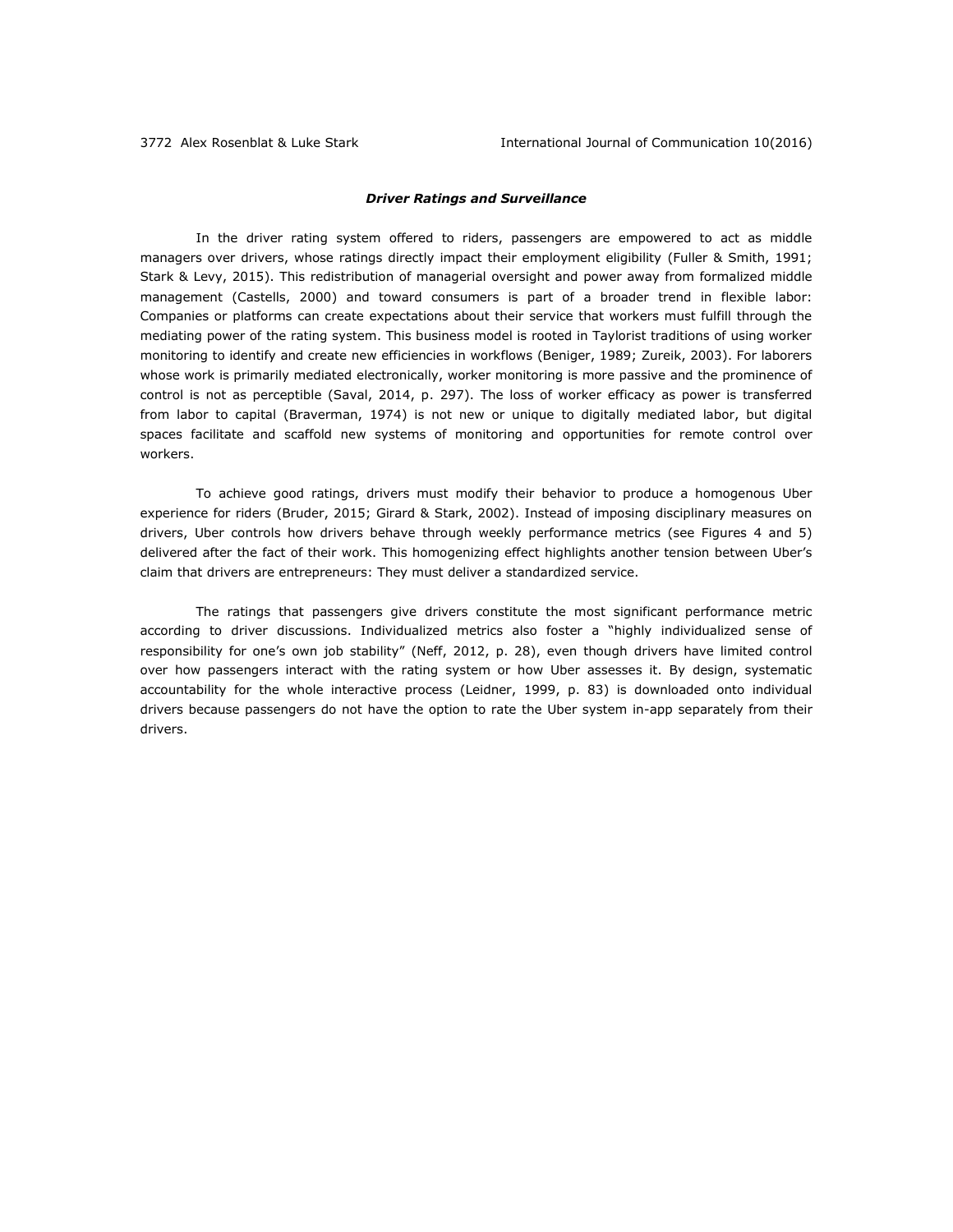| <b>く23 of 1076</b>            |      |   |
|-------------------------------|------|---|
| <b>TRIPS</b>                  |      |   |
| Last Week                     | 45   |   |
| 2 Weeks Ago                   | 73   |   |
| <b>Top Drivers</b>            | 51   |   |
| <b>HOURS ONLINE</b>           |      |   |
| Last Week                     | 29.3 |   |
| 2 Weeks Ago                   | 45.5 |   |
| <b>Top Drivers</b>            | 38.5 |   |
| <b>FARES/HOUR</b>             |      |   |
| Last Week                     | \$48 |   |
| 2 Weeks Ago                   | \$51 |   |
| <b>Top Drivers</b>            | \$38 |   |
| <b>ACCEPTANCE RATE</b>        |      |   |
| <b>Last Week</b>              | 81%  |   |
| 2 Weeks Ago                   | 87%  |   |
| <b>Top Drivers</b>            | 96%  |   |
| DRIVER RATING (OVERALL: 4.81) |      |   |
| Last Week                     | 4.87 |   |
| 2 Weeks Ago                   | 4.87 |   |
| <b>Top Drivers</b>            | 4.83 |   |
| m<br>$\bullet$                | ×    | İ |

*Figure 4. A weekly driver performance report.*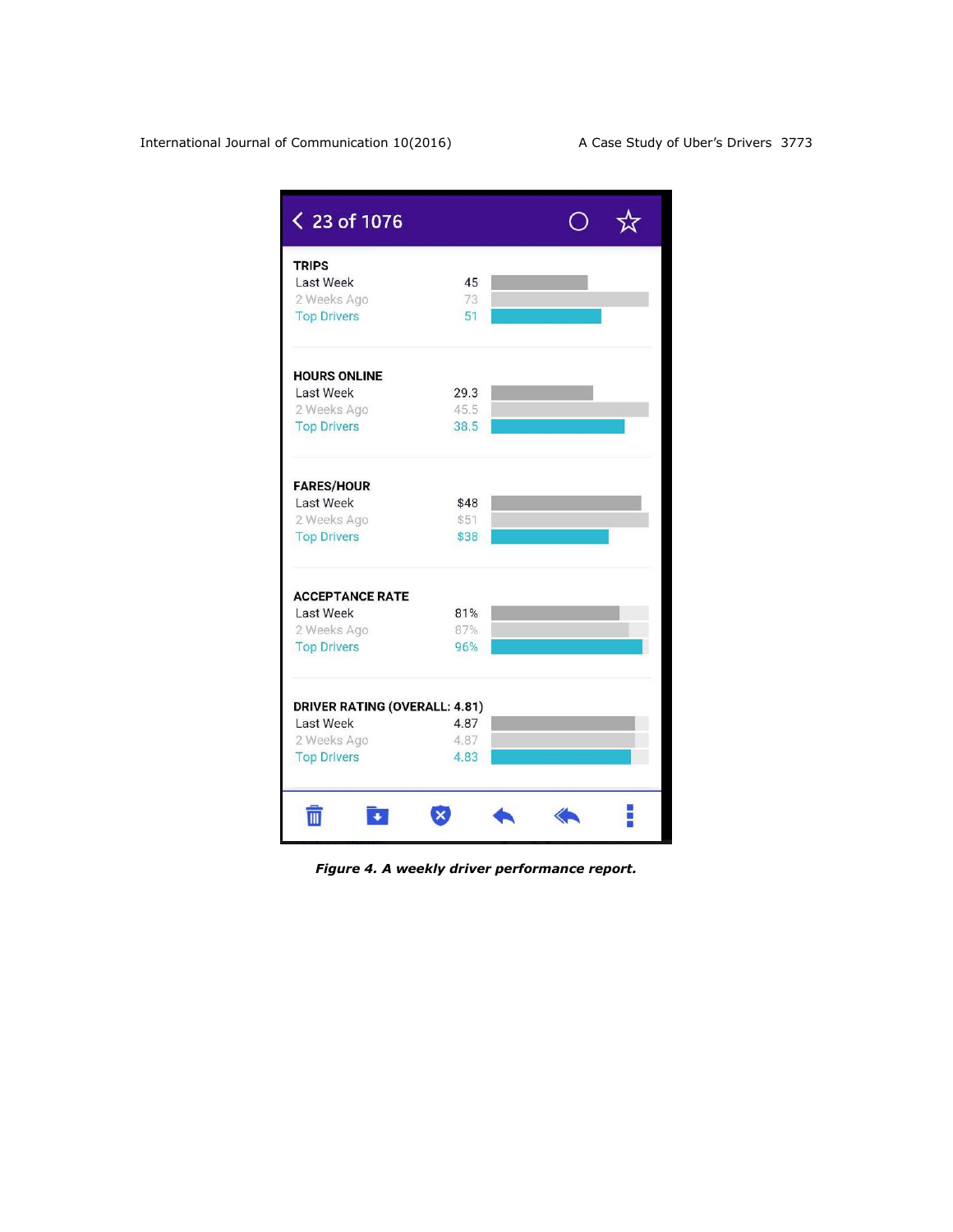

*Figure 5. An e-mail assessing a driver's rating in the Uber system.*

Passengers have the ability to watch drivers as they approach, surveil their route, and even have the ability to track them after they have departed. The passenger app extends their role as "the watcher" (a stand-in for a traditional manager; Fuller & Smith, 1991; Stark & Levy, 2015). Passengers, who are also rated by drivers (Price, 2015), have begun to learn that they are empowered in Uber's system in part because of this literal oversight of drivers. Drivers need to maintain a rating of around 4.6/5 to remain active on the app, although this requirement can vary by city. Passengers rate drivers on a scale of one to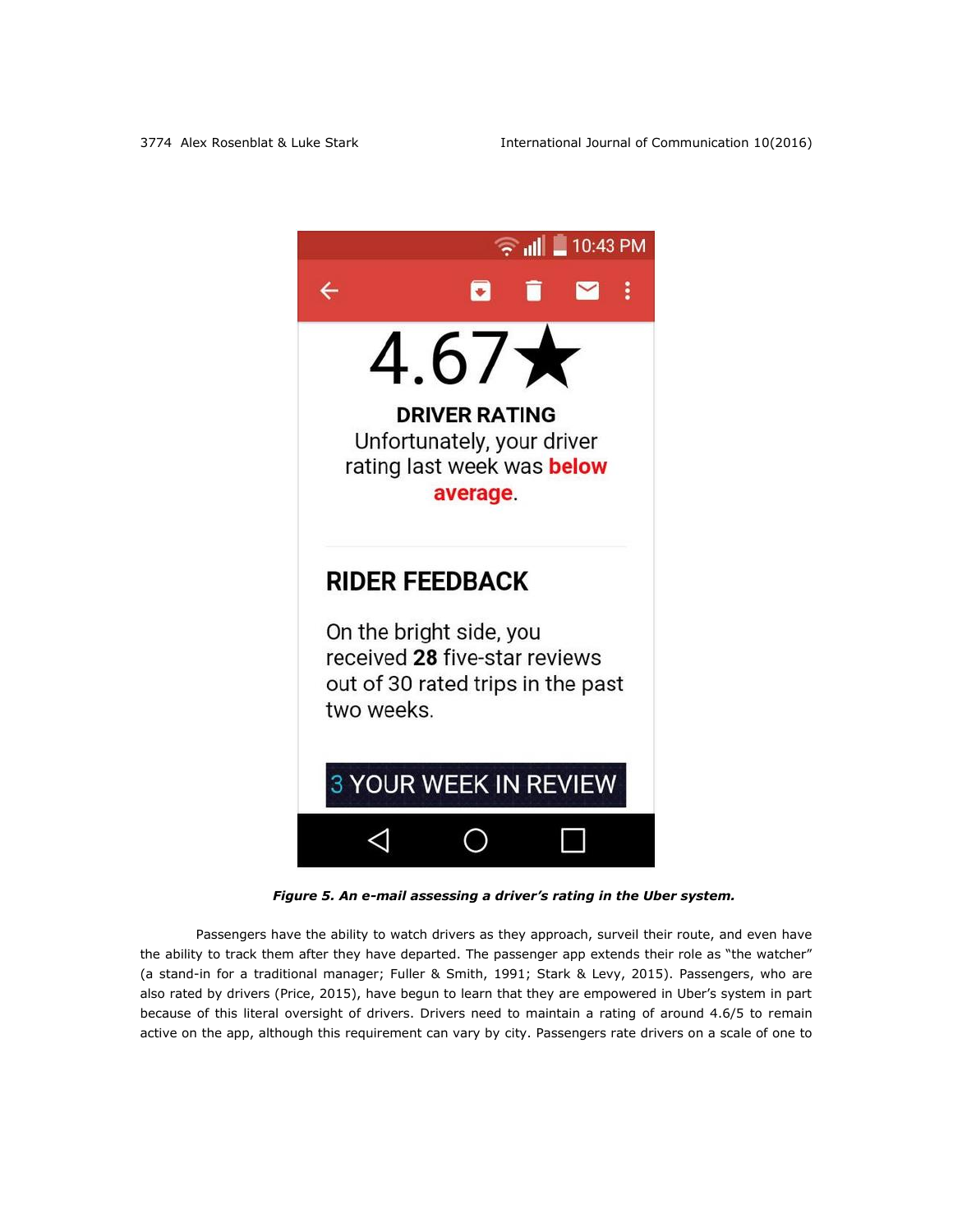five stars, and drivers' ratings are averaged to reflect their last 500 rated trips, although some drivers receive deactivation notices if their previous 25 or 50 trips receive low ratings.

Even though drivers know ratings are averaged and that one rating should not make a difference, drivers express much care and dissatisfaction anytime their rating goes down. A typical comment is, "What's the formula to get these results??!" Drivers throughout the course of our study reflected that even when their behavior was unchanged, they would invariably experience a drop in their ratings and were unable to protest successfully to have low ratings (that they perceived they received unfairly) removed. A common sentiment is that passenger education on the rating system is low. Some drivers try to educate passengers, such as relaying that "4" is a failing grade through in-car signs or in conversation.

The result of these metrics' effect on employment behavior can also be seen in the ways drivers treat passengers. Once a passenger is in the car, drivers often provide them bottled water or offer chargers for their smartphones. Drivers try to gauge whether customers want to speak or if they would prefer to stare at their smartphones, using a combination of friendly conversational attempts with eye contact and general demeanor to guess their passenger's preferences. These behaviors on the part of Uber drivers are classic examples of what sociologist Arlie Russell Hochschild (2003) has identified as "emotional labor," whereby service workers like taxi drivers (Facey, 2010, p. 1265) or flight attendants suppress or contain their emergent emotions to present a placating or welcoming demeanor to customers, regardless of that customer's reciprocal emotional state. This behavior is partial compensation by drivers for Uber's overt lack of communication with passengers about the function of driver ratings. Drivers in the Uber system perform emotional labor in exchange for ratings instead of tips. Uber strongly discourages the cultural practice of tipping that historically underwrites taxi labor in the United States (Hansen & Jesperson, 2013; Lynn, 2015). Some drivers, in response to rate cuts, discuss how they no longer go to the expense of providing bottles of water and snacks, but they express concerns that their ratings will be lower compared with their peers.

Although rating systems can be billed as a way to build and scale trust and accountability in platforms, they have other impacts on employment opportunities. Uber's driver rating feature dovetails with another managerial technique meant to structure and control the etiquette and uniformity of drivers' behavior. Uber will send routine messages, as demonstrated in Figure 6, to drivers that recommend that passengers give low or high ratings to drivers who behave in particular ways. This feedback is carefully designed to be indirect, presumably to avoid the appearance of a company policy—instead framed as the results of empirical data. The advice Uber provides about how passengers rate may be valid, but the way the advice is delivered has the effect of creating confusion between what Uber expects of its drivers (as opposed to what it merely suggests). Uber denies that the rating system has the substantive effect of mediating company policies. In its ongoing employment misclassification lawsuit, Uber describes how it provides "suggestions that, if implemented, may (or may not) help them [drivers] raise their star rating. . . . Yet, some drivers, like Plaintiffs, believe they are required to follow these suggestions" (Uber B.V., 2015, p. 7). The power of a nudge directed by an employer at a worker, however, has a stronger element of control than a suggestion directed at a customer.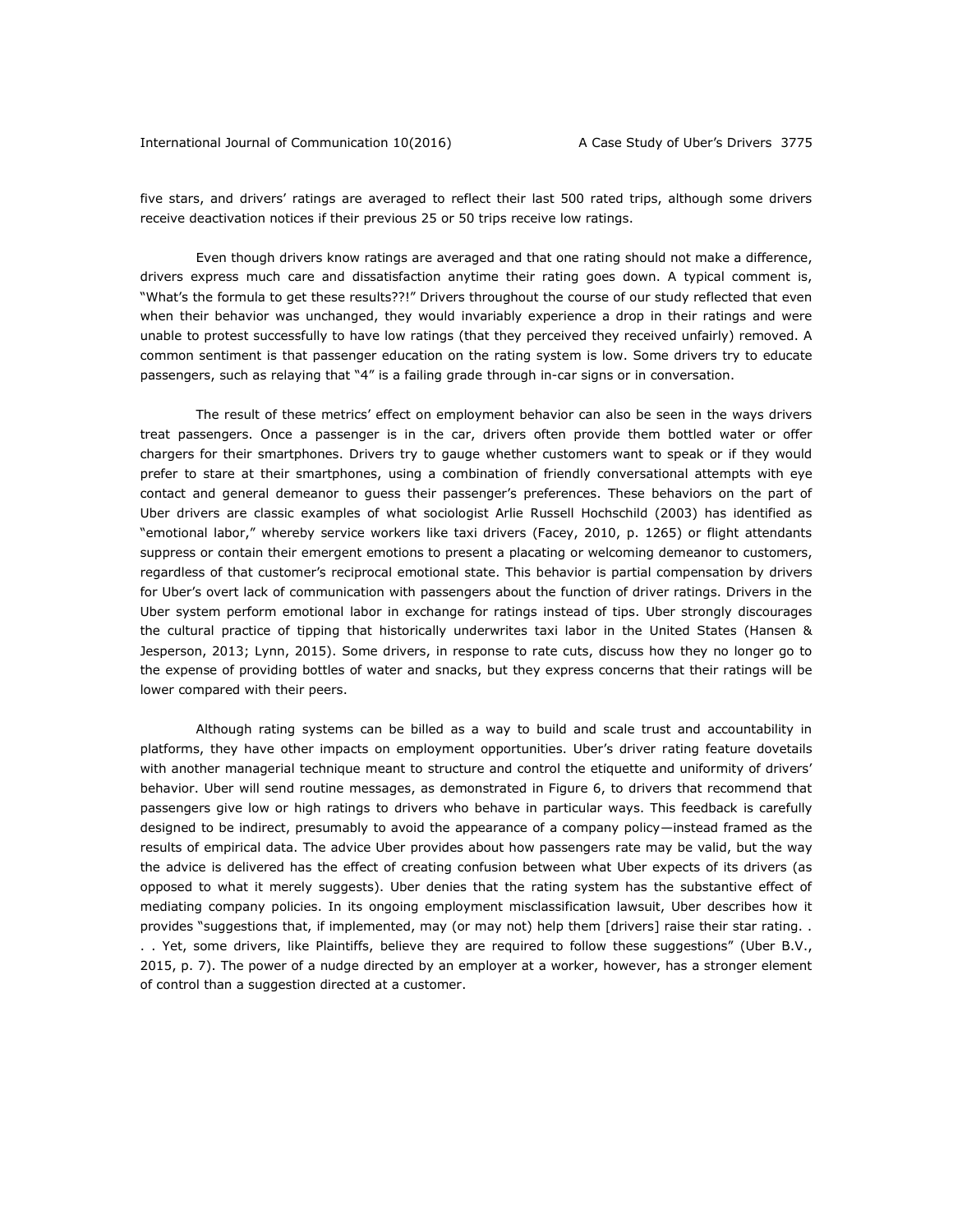

*Figure 6. E-mail from Uber explaining desirable driver behaviors.*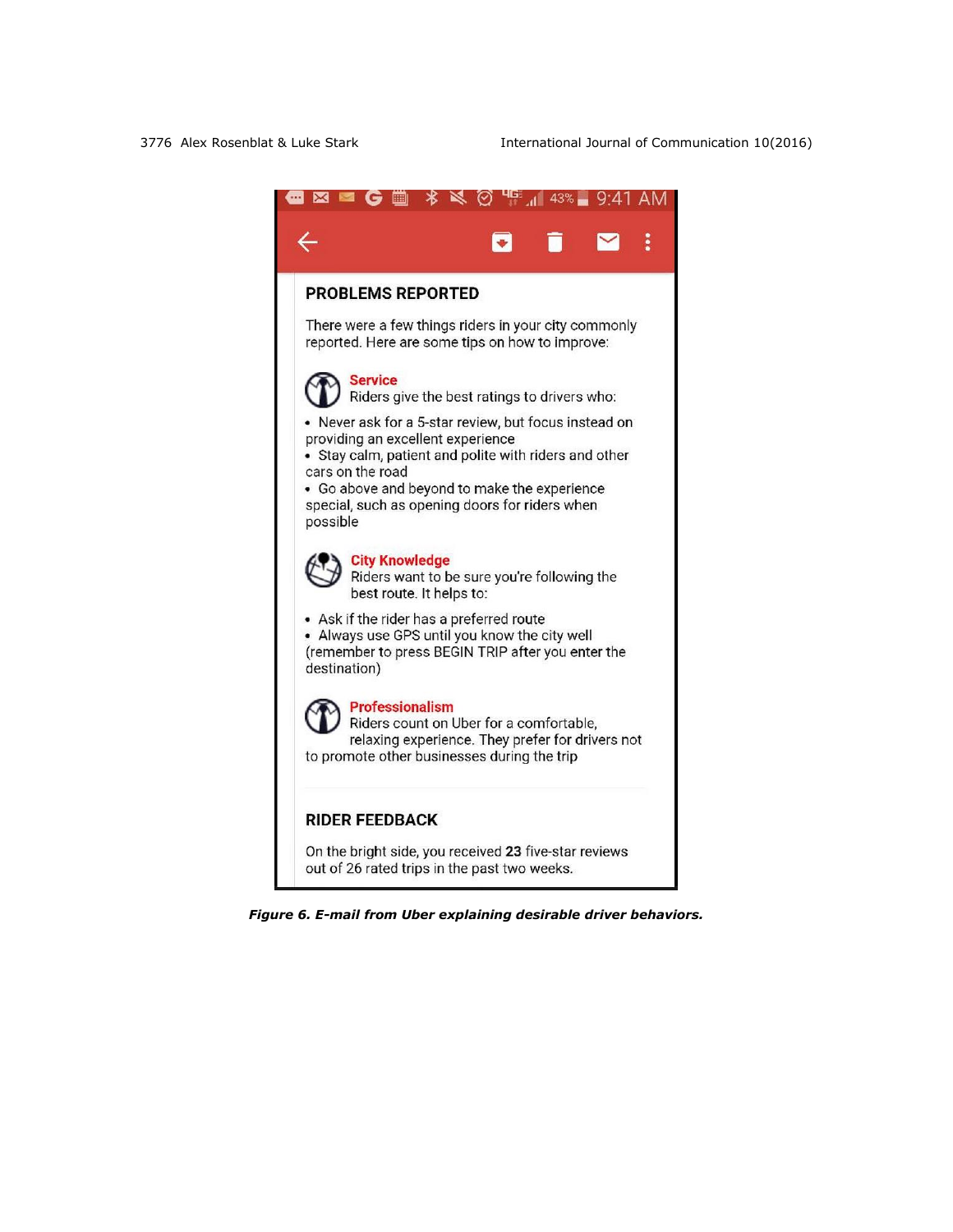# **Conclusion**

In this article, we have outlined how Uber's claims regarding its labor model, which center on freedom, flexibility, and entrepreneurship, are complicated and contradicted by the experience of its drivers. Throughout our analysis, we have demonstrated how power and information asymmetries emerge via Uber's software-based platform through algorithmic labor logistics shaping driver behavior, electronic surveillance, and policies for performance targets. Through the Uber app's design and deployment, the company produces the equivalent effects of what most reasonable observers would define as a managed labor force. At the same time, the decentralized structure of Uber's systems and their rhetorical invocation of "platforms" and "algorithms" may render the impression that Uber has a limited managerial role over driver behaviors. Policymakers should take note of the power of automated systems to incentivize, homogenize, and generally control how workers behave within the system despite claims to systematic freedom or flexibility.

The relevance of these power dynamics to drivers or those who aim to organize drivers, such as union leaders, may be variable. The role of platform disintermediation in shaping power relations and communications between employers and workers may be more relevant for drivers who rely on Uber as a source of primary income than for hobbyist or part-time drivers. Prospective interventions into the labor rights and protections of workers in the on-demand economy should note that a minority of drivers may be doing the majority of the work (Hall & Krueger, 2015, p. 20; Zatz, 2016) and thus stand to be most impacted by labor rights interventions. Any intervention into these labor considerations should account for the structure and emergence of employment hierarchies through Uber's platform, especially given that many businesses are seeking to use Uber's business model as a template going forward.

As a case study in the emerging digital economy of on-demand labor, our analysis of the Uber driver experience signals the need for further study of how emergent technical systems are experienced by users of all stripes, constructed and deployed by companies, and represented in public and policy discourse. In particular, as labor laws and regulatory classifications develop in response to the provocations posed by on-demand companies to existing regulations, it is important to recognize that each of these companies will foster different experiences for workers, and these distinctions should be examined before drawing broad conclusions about the applicability of existing laws to them. More work is needed to translate these insights into deployable changes – including new regulations or modifications to existing ones—and must involve the joint participation of regulators (such as the Federal Trade Commission), policy makers, decision makers at Uber, and passengers and drivers themselves.

#### **References**

Anderson, D. N. (2014). "Not just a taxi"? For-profit ridesharing, driver strategies, and VMT. *Transportation*, *41*(5), 1099–1117. doi:10.1007/s11116-014-9531-8

Aneesh, A. (2009). Global labor: Algocratic modes of organization. *Sociological Theory*, *27*(4), 347–370. doi:10.1111/j.1467-9558.2009.01352.x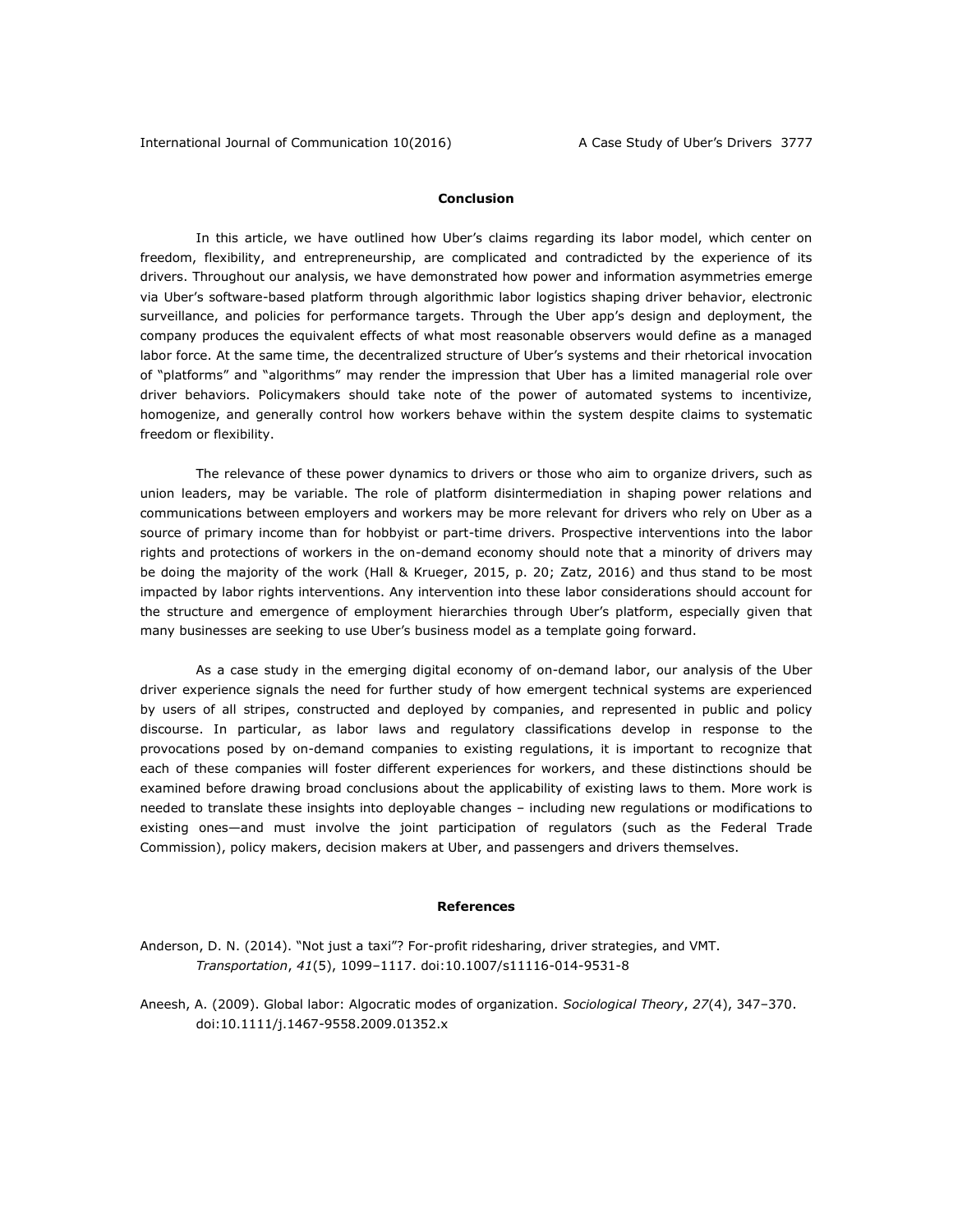- Anonymous. (2015, September 15). My nine months as an Uber customer service rep. *The Billfold.* Retrieved from [http://thebillfold.com/2015/09/my-nine-months-as-an-uber-customer-service](http://thebillfold.com/2015/09/my-nine-months-as-an-uber-customer-service-rep/)[rep/](http://thebillfold.com/2015/09/my-nine-months-as-an-uber-customer-service-rep/)
- Beniger, J. (1989). *The control revolution: Technological and economic origins of the information society*. Cambridge, MA: Harvard University Press.
- Bhuiyan, J. (2016, March 6). Contracts and chaos: Inside Uber's customer service struggles. *Buzzfeed*. Retrieved from [https://www.buzzfeed.com/johanabhuiyan/contracts-and-chaos-inside-ubers](https://www.buzzfeed.com/johanabhuiyan/contracts-and-chaos-inside-ubers-customer-service-struggles?utm_term=.vhWO4ZkRoM#.cn11P9weRJ)[customer-service-struggles?utm\\_term=.vhWO4ZkRoM#.cn11P9weRJ](https://www.buzzfeed.com/johanabhuiyan/contracts-and-chaos-inside-ubers-customer-service-struggles?utm_term=.vhWO4ZkRoM#.cn11P9weRJ)
- Boltanski, L., & Chiapello, E. (2007). *The new spirit of capitalism* (G. Elliot, Trans.). New York, NY: Verso. (Original work published 1999)
- Braverman, H. (1974). *Labor and monopoly capital: The degradation of work in the twentieth century*. New York, NY: New York University Press.
- Bruder, J. (2015, May 27). These workers have a new demand: Stop watching us. *The Nation.* Retrieved from http://www.thenation.com/article/these- [workers-have-new-demand-stop-watching-us/](http://www.thenation.com/article/these-%20workers-have-new-demand-stop-watching-us/)
- Brustein, J. (2013, December 17). Uber explains why \$35 a mile was the right price. *Bloomberg*. Retrieved from [http://www.bloomberg.com/news/articles/2013-12-17/ubers-travis-kalanick-explains-the](http://www.bloomberg.com/news/articles/2013-12-17/ubers-travis-kalanick-explains-the-car-services-surge-pricing)[car-services-surge-pricing](http://www.bloomberg.com/news/articles/2013-12-17/ubers-travis-kalanick-explains-the-car-services-surge-pricing)
- Campbell, H. (2016a, January 8). Uber to cut rates in more than 100 cities. Retrieved from <http://therideshareguy.com/uber-to-cut-rates-in-more-than-100-cities/>
- Campbell, H. (2016b, March 23). Why is Uber giving away so much money right now? Retrieved from <http://therideshareguy.com/why-is-uber-giving-away-so-much-money-right-now/>
- Castells, M. (2000). *The rise of the network society*. Oxford, UK: Blackwell.
- Chan, N. D., & Shaheen, S. A. (2012). Ridesharing in North America: Past, present, and future. *Transport Reviews*, *32*(1), 93–112. doi:10.1080/01441647.2011.621557
- Cherry, M. A. (2012). The gamification of work. *Hofstra Law Review*, *40*(4), 851–858.
- Clark, L. (2015, July 28). Uber denies researchers "phantom cars" map claim. *Wired*. Retrieved from <http://www.wired.co.uk/news/archive/2015-07/28/uber-cars-always-in-real-time>
- Cohen, B., & Kietzmann, J. (2014). Ride on! Mobility business models for the sharing economy. *Organization & Environment*, *27*(3), 279–296. doi:10.1177/1086026614546199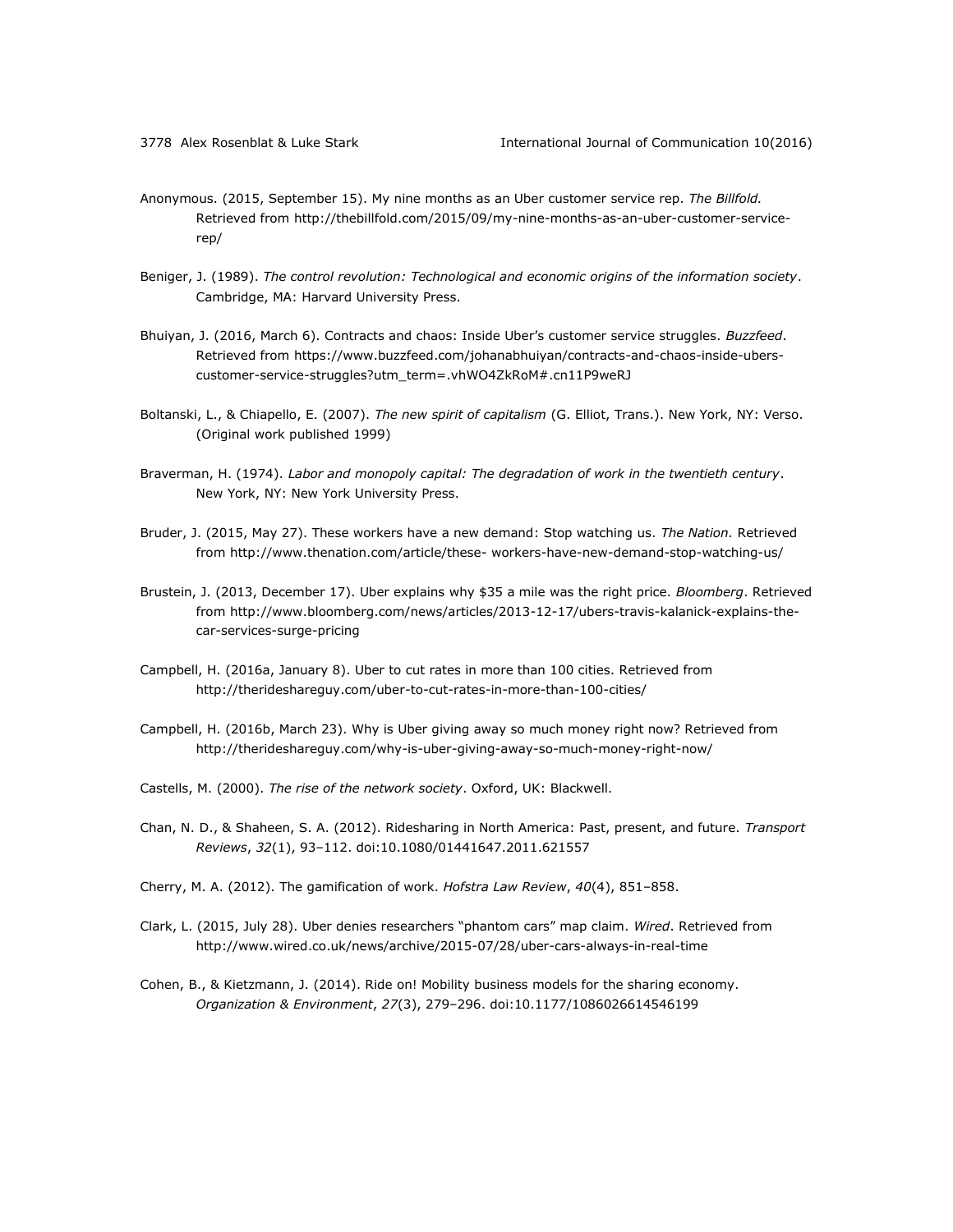- Deleuze, G. (1990). Postscript on control societies. In *Negotiations*, *1972*–*1990* (M. Joughin, Trans.; pp. 177–182). New York, NY: Columbia University Press.
- Diakopoulos, N. (2015, April 7). How Uber surge pricing really works. Retrieved from [https://www.washingtonpost.com/news/wonk/wp/2015/04/17/how-uber-surge-pricing-really](https://www.washingtonpost.com/news/wonk/wp/2015/04/17/how-uber-surge-pricing-really-works/?tid=a_inl)[works/?tid=a\\_inl](https://www.washingtonpost.com/news/wonk/wp/2015/04/17/how-uber-surge-pricing-really-works/?tid=a_inl)
- Facey, M. (2010). "Maintaining talk" among taxi drivers: Accomplishing health-protective behaviour in precarious workplaces. *Health & Place*, *16*(6), 1259–1267. doi:10.1016/j.healthplace.2010.08.014
- Fuller, L., & Smith, V. (1991). Consumers' reports: Management by customers in a changing economy. *Work, Employment and Society*, *5*(1), 1–16.
- Furuhata, M., Dessouky, M., Ordóñez, F., Brunet, M.-E., Wang, X., & Koenig, S. (2013). Ridesharing: The state-of-the-art and future directions. *Transportation Research Part B*, *57*, 28–46. doi:10.1016/j.trb.2013.08.012
- Gillespie, T. (2010). The politics of "platforms." *New Media & Society*, *12*(3), 347–364. doi:10.1177/1461444809342738
- Gillespie, T. (2014). The relevance of algorithms. In T. Gillespie, P. Boczkowski, & K. Foot (Eds.), *Media technologies: Essays on communication, materiality, and society* (pp. 167–194). Cambridge, MA: MIT Press.
- Girard, M., & Stark, D. (2002). Distributing intelligence and organizing diversity in new media projects. *Environment and Planning A*, *34*(11), 1927–1949.
- Gregg, M. (2011). *Work's intimacy*. Malden, MA: Polity.
- Gregg, M. (2015, September 11). The doublespeak of the gig economy. *The Atlantic.* Retrieved from [http://www.theatlantic.com/business/archive/2015/09/gig-economy-doublespeak-new](http://www.theatlantic.com/business/archive/2015/09/gig-economy-doublespeak-new-labor/404779/)[labor/404779/](http://www.theatlantic.com/business/archive/2015/09/gig-economy-doublespeak-new-labor/404779/)
- Griffith, E. (2015, August 11). The problem with "Uber for X." *Fortune*. Retrieved from <http://fortune.com/2015/08/11/uber-profitable-business-model/>
- Griswold, A. (2014, October 27). In search of Uber's unicorn. *Slate*. Retrieved from [http://www.slate.com/articles/business/moneybox/2014/10/uber\\_driver\\_salary\\_the\\_ride\\_sharing](http://www.slate.com/articles/business/moneybox/2014/10/uber_driver_salary_the_ride_sharing_company_says_its_drivers_make_great.html) [\\_company\\_says\\_its\\_drivers\\_make\\_great.html](http://www.slate.com/articles/business/moneybox/2014/10/uber_driver_salary_the_ride_sharing_company_says_its_drivers_make_great.html)
- Gurley, B. (2014, March 12). A deeper look at Uber's dynamic pricing model. Retrieved from <https://newsroom.uber.com/guest-post-a-deeper-look-at-ubers-dynamic-pricing-model/>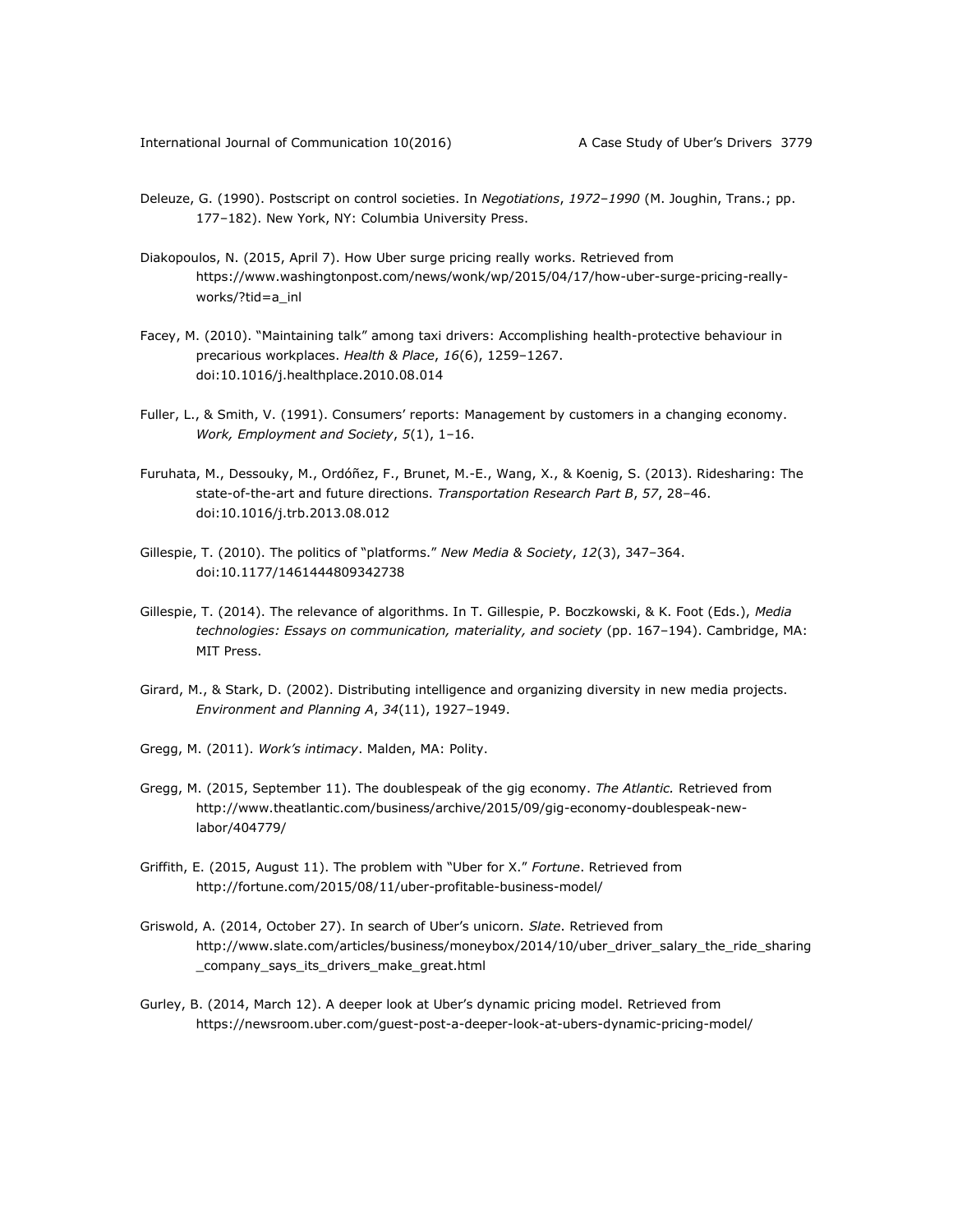- Hall, J., & Krueger, A. B. (2015, January 22). *An analysis of the labor market for Uber's driver-partners in the United States*. Retrieved fro[m https://s3.amazonaws.com/uber](https://s3.amazonaws.com/uber-static/comms/PDF/Uber_Driver-Partners_Hall_Kreuger_2015.pdf)[static/comms/PDF/Uber\\_Driver-Partners\\_Hall\\_Kreuger\\_2015.pdf](https://s3.amazonaws.com/uber-static/comms/PDF/Uber_Driver-Partners_Hall_Kreuger_2015.pdf)
- Hansen, P. G., & Jespersen, A. M. (2013). Nudge and the manipulation of choice. *European Journal of Risk Regulation*, *4*(1), 3–28.
- Hill, K. (2015, April 16). Meet the lawyer taking on Uber and the rest of the on-demand economy. *Fusion*. Retrieved from [http://fusion.net/story/118401/meet-the-lawyer-taking-on-uber-and-the-on](http://fusion.net/story/118401/meet-the-lawyer-taking-on-uber-and-the-on-demand-economy/?utm_source=nextdraft&utm_medium=email)[demand-economy/?utm\\_source=nextdraft&utm\\_medium=email](http://fusion.net/story/118401/meet-the-lawyer-taking-on-uber-and-the-on-demand-economy/?utm_source=nextdraft&utm_medium=email)
- Hochschild, A. R. (2003). *The managed heart: Commercialization of human feeling* (2nd ed.). Berkeley, CA: University of California Press.
- Hockstein, E. (2015, May 17). The gap at the app: Uber's practices fall short of written policy. *Al-Jazeera America*. Retrieved from http://america.aljazeera.com/blogs/scrutineer/2015/5/8/ uberspractices-fall-short-of-written-policy.html
- Horwitz, J. (2015, July 30). Uber customer complaints from the U.S. are increasingly handled in the Philippines. *Quartz*. Retrieved from [http://qz.com/465613/uber-customer-complaints-from-the](http://qz.com/465613/uber-customer-complaints-from-the-us-are-increasingly-handled-in-the-philippines/)[us-are-increasingly-handled-in-the-philippines/](http://qz.com/465613/uber-customer-complaints-from-the-us-are-increasingly-handled-in-the-philippines/)
- Hwang, T., & Elish, M. C. (2015, July 27). The mirage of the marketplace. *Slate*. Retrieved from [http://www.slate.com/articles/technology/future\\_tense/2015/07/uber\\_s\\_algorithm\\_and\\_the\\_mir](http://www.slate.com/articles/technology/future_tense/2015/07/uber_s_algorithm_and_the_mirage_of_the_marketplace.html) [age\\_of\\_the\\_marketplace.html](http://www.slate.com/articles/technology/future_tense/2015/07/uber_s_algorithm_and_the_mirage_of_the_marketplace.html)
- Irani, L. (2015, January). Difference and dependence among digital workers: The case of Amazon Mechanical Turk. *South Atlantic Quarterly*, *114*(1), 225–234.
- Johnson, B. (2014, November 24). How to get away with Uber. Retrieved from https://medium.com/matter/how-to-get-away-with-uber-75b406043733
- Kantor, J. (2014, August 13). Working anything but 9 to 5. *The New York Times*. Retrieved from <http://www.nytimes.com/interactive/2014/08/13/us/starbucks-workers-scheduling-hours.html>
- Kedmey, D. (2014, December 15). This is how Uber's "surge pricing" works. *TIME.* Retrieved from <http://time.com/3633469/uber-surge-pricing/>
- Kingsley, S., Gray, M. L., & Suri, S. (2015, November 15). Accounting for market frictions and power asymmetries in online labor markets. *Policy & Internet*, *7*(4), 383–400. Retrieved from [http://sidsuri.com/Publications\\_files/pi\\_mkt\\_power.pdf](http://sidsuri.com/Publications_files/pi_mkt_power.pdf)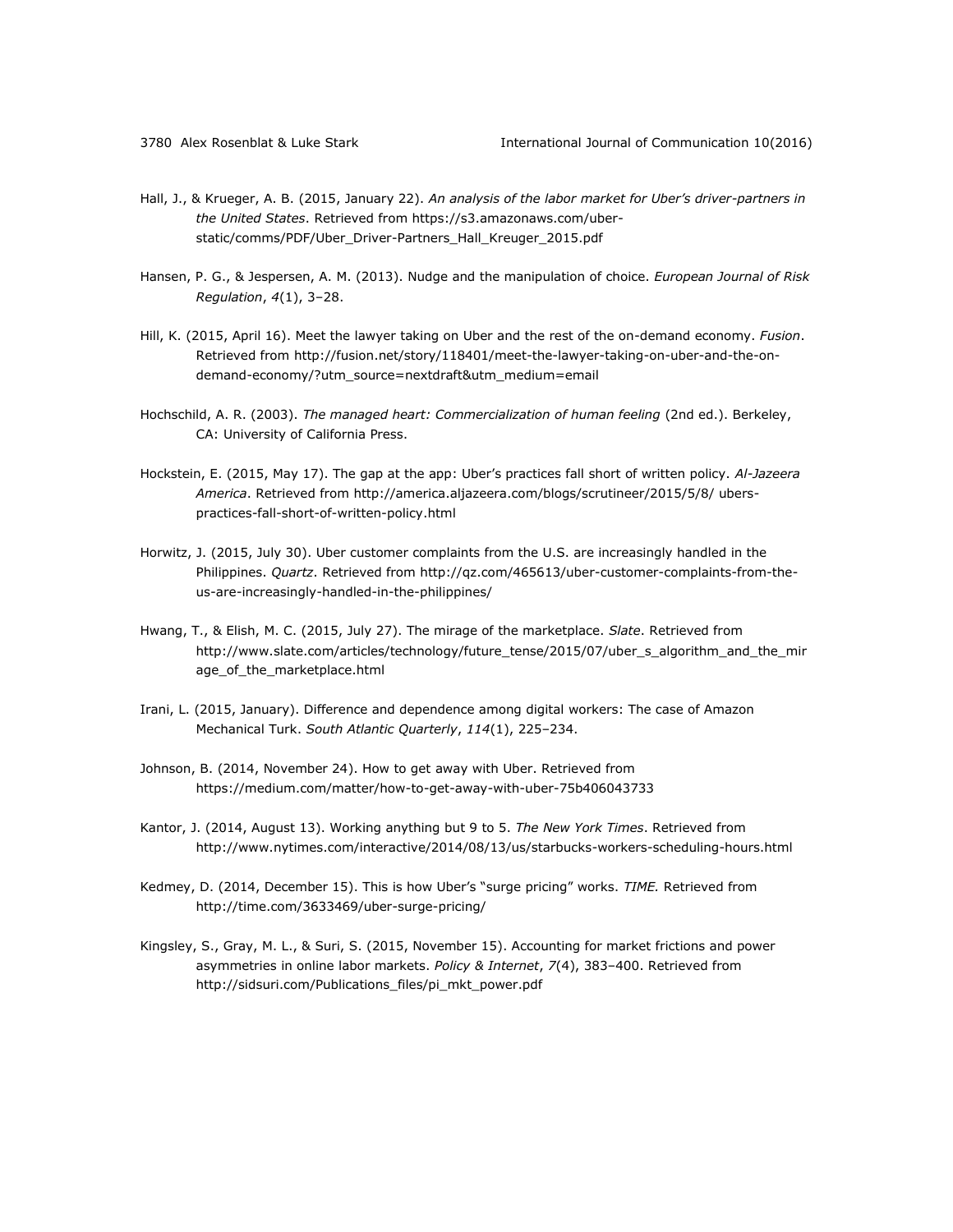- LaFrance, A. (2015, April 7). He said, she said: How Uber relied on data in an assault dispute. *The Atlantic.* Retrieved fro[m http://www.theatlantic.com/technology/archive/2015/04/he-said-she](http://www.theatlantic.com/technology/archive/2015/04/he-said-she-said-how-uber-relied-on-data-in-an-assault-dispute/389811/)[said-how-uber-relied-on-data-in-an-assault-dispute/389811/](http://www.theatlantic.com/technology/archive/2015/04/he-said-she-said-how-uber-relied-on-data-in-an-assault-dispute/389811/)
- Lee, M. K., Kusbit, D., Metsky, E., & Dabbish, L. (2015). Working with machines: The impact of algorithmic, data-driven management on human workers. In *Proceedings of the 33rd Annual ACM SIGCHI Conference, Seoul, South Korea* (pp. 1603–1612). New York, NY: ACM Press. doi:10.1145/2702123.2702548
- Leidner, R. (1999). Emotional labor in service work. *Annals of the American Academy of Political and Social Science*, 5*61*(1), 81–95.
- Lin, H., Kalanick T., & Wang, E. (2014, January 9). System and method for providing dynamic supply positioning for on-demand services. Retrieved from [http://www.freshpatents.com/](http://www.freshpatents.com/-dt20140109ptan20140011522.php) [dt20140109ptan20140011522.php](http://www.freshpatents.com/-dt20140109ptan20140011522.php)
- Lobel, O. (2015, September 30). The law of the platform. Retrieved from [https://www.law.umich.edu/centersandprograms/lawandeconomics/workshops/Documents/Paper](https://www.law.umich.edu/centersandprograms/lawandeconomics/workshops/Documents/Paper%206.%20Lobel.%20The%20Law%20of%20the%20Platform.pdf) [%206.%20Lobel.%20The%20Law%20of%20the%20Platform.pdf](https://www.law.umich.edu/centersandprograms/lawandeconomics/workshops/Documents/Paper%206.%20Lobel.%20The%20Law%20of%20the%20Platform.pdf)
- Lowrey, A. (2015, April 30). How one woman could destroy Uber's business model—And take the entire "on-demand" economy down with it. *New York Magazine*. Retrieved from [http://nymag.com/daily/intelligencer/2015/04/meet-the-lawyer-fighting-ubers-business](http://nymag.com/daily/intelligencer/2015/04/meet-the-lawyer-fighting-ubers-business-model.html)[model.html](http://nymag.com/daily/intelligencer/2015/04/meet-the-lawyer-fighting-ubers-business-model.html)
- Lynn, M. (2015). Service gratuities and tipping: A motivational framework. *Journal of Economic Psychology*, *46*, 74–88. doi:10.1016/j.joep.2014.12.002
- Neff, G. (2012). *Venture labor: Work and the burden of risk in innovative industries*. Cambridge, MA: MIT Press.
- Newcomer, E. (2015, December 3). Uber raises funding at \$62.5 billion valuation. *Bloomberg*. Retrieved from [http://www.bloomberg.com/news/articles/2015-12-03/uber-raises-funding-at-62-5](http://www.bloomberg.com/news/articles/2015-12-03/uber-raises-funding-at-62-5-valuation) [valuation](http://www.bloomberg.com/news/articles/2015-12-03/uber-raises-funding-at-62-5-valuation)
- O'Brien, C. (2015, January 22). Princeton economist explains why we should all stop worrying and learn to love Uber. *VentureBeat*. Retrieved from [http://venturebeat.com/2015/01/22/inside-ubers](http://venturebeat.com/2015/01/22/inside-ubers-staggering-u-s-growth-40000-drivers-joined-in-december-and-average-19-per-hour/)[staggering-u-s-growth-40000-drivers-joined-in-december-and-average-19-per-hour/](http://venturebeat.com/2015/01/22/inside-ubers-staggering-u-s-growth-40000-drivers-joined-in-december-and-average-19-per-hour/)
- O'Connor, Colopy, Manahan, and Gurfinkel v. Uber Technologies, Inc. (2015a, January 30). Transcript of proceedings. Retrieved from [http://uberlawsuit.com/Uber%20-](http://uberlawsuit.com/Uber%20-%20Transcript%20of%20hearing%20on%20summary%20judgment%20-%201-30-15.pdf) [%20Transcript%20of%20hearing%20on%20summary%20judgment%20-%201-30-15.pdf](http://uberlawsuit.com/Uber%20-%20Transcript%20of%20hearing%20on%20summary%20judgment%20-%201-30-15.pdf)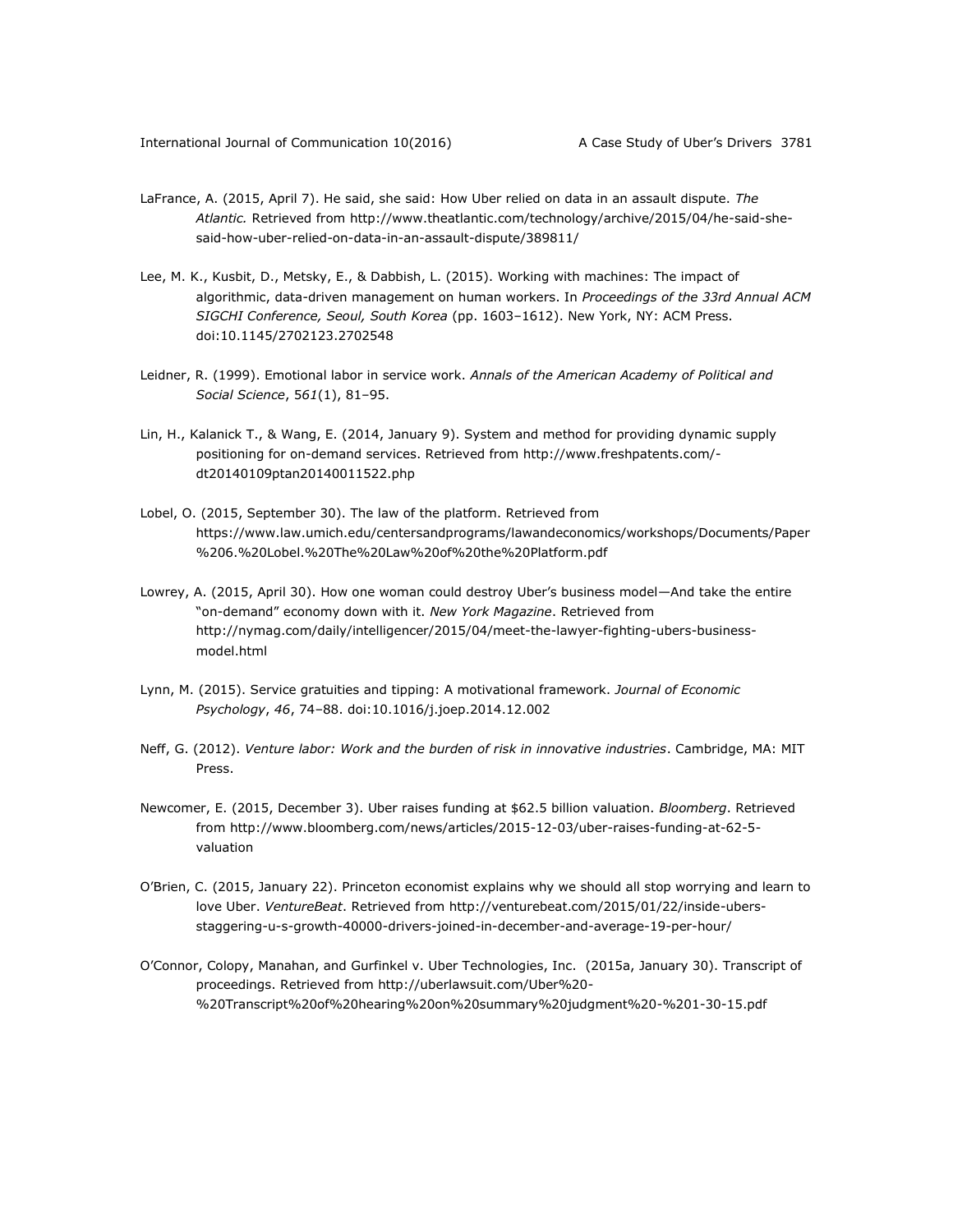- O'Connor, Colopy, Manahan, and Gurfinkel v. Uber Technologies, Inc. (2015b, August 6), CV 13-03826- EMC. Brief for Defendant Uber Technologies, Inc.'s Opposition to Plaintiffs' Motion for Class Certification. Retrieved from [http://www.scribd.com/doc/271072643/BRIEF-Uber-Opposition-to-](http://www.scribd.com/doc/271072643/BRIEF-Uber-Opposition-to-Motion-for-Class-Certification-1)[Motion-for-Class-Certification-1](http://www.scribd.com/doc/271072643/BRIEF-Uber-Opposition-to-Motion-for-Class-Certification-1)
- Porter, E. (2015, January 27). Job licenses in spotlight as Uber rises. *The New York Times*. Retrieved from [http://www.nytimes.com/2015/01/28/business/economy/ubers-success-casts-doubt-on-many](http://www.nytimes.com/2015/01/28/business/economy/ubers-success-casts-doubt-on-many-job-licenses.html?_r=0)job-licenses.html? r=0
- Price, R. (2015, February 11). The incredibly simple way to find your "secret" Uber passenger rating. *Business Insider*. Retrieved from [http://www.businessinsider.com/uber-passenger-rating-how-to](http://www.businessinsider.com/uber-passenger-rating-how-to-customer-stars-how-do-i-2015-2)[customer-stars-how-do-i-2015-2](http://www.businessinsider.com/uber-passenger-rating-how-to-customer-stars-how-do-i-2015-2)
- Raiser, LLC. (2015, December 11). Technology services agreement. Retrieved from [https://s3.amazonaws.com/uber-regulatory-documents/country/united\\_states/](https://s3.amazonaws.com/uber-regulatory-documents/country/united_states/RASIER%20Technology%20Services%20Agreement%20Decmeber%2010%202015.pdf) [RASIER%20Technology%20Services%20Agreement%20Decmeber%2010%202015.pdf](https://s3.amazonaws.com/uber-regulatory-documents/country/united_states/RASIER%20Technology%20Services%20Agreement%20Decmeber%2010%202015.pdf)
- Ritzer, G., & Jurgenson, N. (2010). Production, consumption, prosumption: The nature of capitalism in the age of the digital "prosumer." *Journal of Consumer Culture*, *10*(1), 13–36. doi:10.1177/1469540509354673
- Rosenblat, A. (2015, July 27). Uber's phantom cabs. *Vice*. Retrieved from <http://motherboard.vice.com/read/ubers-phantom-cabs>
- Saval, N. (2014). *Cubed: A secret history of the workplace*. New York, NY: Doubleday.
- Scholz, T. (Ed.). (2013). *Digital labor: The Internet as playground and factory*. New York, NY: Routledge.
- Schüll, N. (2012). *Addiction by design: Machine gambling in Vegas.* Princeton, NJ: Princeton University Press.
- Smart, R., Rowe, B., Hawken, A., Kleiman, M., Mladenovic, N., Gehred, P., & Manning, C. (2015, July). *Faster and cheaper: How ride-sourcing fills a gap in low-income Los Angeles neighborhoods*. Los Angeles, CA: BOTEC Analysis Corporation. Retrieved from [http://botecanalysis.com/wp](http://botecanalysis.com/wp-content/uploads/2015/07/LATS-Final-Report.pdf)[content/uploads/2015/07/LATS-Final-Report.pdf](http://botecanalysis.com/wp-content/uploads/2015/07/LATS-Final-Report.pdf)
- Smith, R., & Leberstein, S. (2015, September). Rights on demand: Ensuring workplace standards and worker security in the on-demand economy. Retrieved from <http://www.nelp.org/content/uploads/Rights-On-Demand-Report.pdf>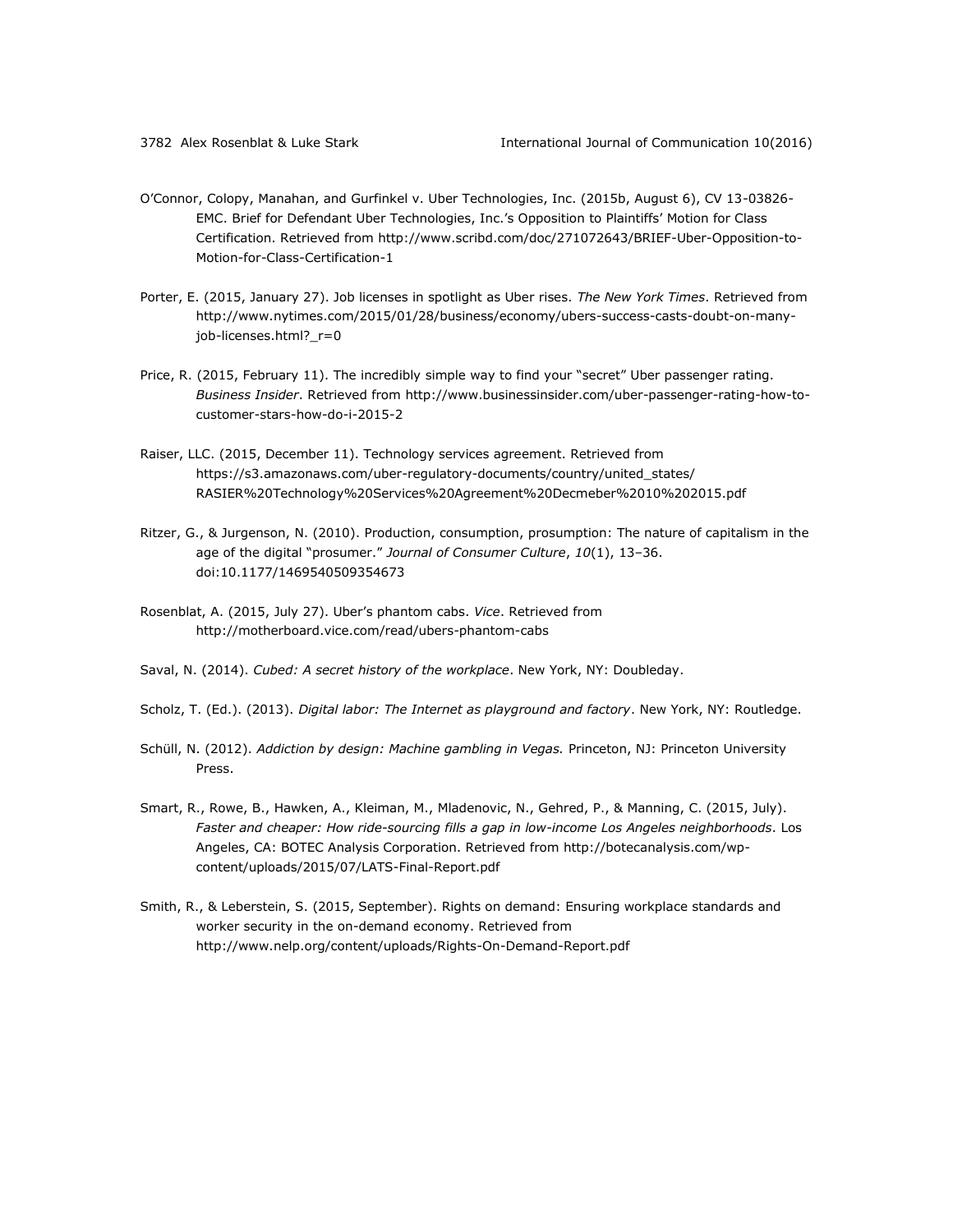- Stark, L., & Levy, K.C. (2015, June). *The consumer as surveillor*. Paper presented at the 2015 Privacy Law Scholars Conference, Berkeley, CA.
- Strochlic, N. (2015, May 21). Uber: Disability laws don't apply to us. *The Daily Beast.* Retrieved from <http://www.thedailybeast.com/articles/2015/05/21/uber-disability-laws-don-t-apply-to-us.html>
- Sunstein, C. R. (2014). Nudging: A very short guide. *Journal of Consumer Policy*, *37*(4), 583–588. doi:10.1007/s10603-014-9273-1
- Uber. (2014, December 29). Dynamic pricing 101. Retrieved from <https://www.youtube.com/watch?v=76q7PDnxWuE>
- Uber. (2016, February 2). Find a city. Retrieved from<https://www.uber.com/cities/>
- Uber B.V. (2015, October 15). Services agreement. Retrieved from [https://s3.amazonaws.com/uber](https://s3.amazonaws.com/uber-regulatory-documents/country/united_kingdom/Uber+BV+Driver+Terms+-+UK+Preview.pdf)[regulatory-documents/country/united\\_kingdom/Uber+BV+Driver+Terms+-+UK+Preview.pdf](https://s3.amazonaws.com/uber-regulatory-documents/country/united_kingdom/Uber+BV+Driver+Terms+-+UK+Preview.pdf)
- Uber Newsroom. (2015, December 7). New survey: Drivers choose Uber for its flexibility and convenience. Retrieved from<https://newsroom.uber.com/driver-partner-survey/>
- Uber Newsroom. (2016, February 2). Celebrating cities: A new look and feel for Uber. Retrieved from <https://newsroom.uber.com/celebrating-cities-a-new-look-and-feel-for-uber/>
- Uber Technologies. (2014, November 10). Uber partner agreement. Retrieved from [http://www.dropbox.com/s/rlp3o4oylh0zt4n/Partner Agreement November 10 2014.pdf](http://www.dropbox.com/s/rlp3o4oylh0zt4n/Partner%20Agreement%20November%2010%202014.pdf)
- Uber Technologies. (2015a, April 8). Legal. Retrieved from<https://www.uber.com/legal/usa/terms>
- Uber Technologies (2015b, September 17). The effects of Uber's surge pricing. Retrieved from <http://newsroom.uber.com/2015/09/the-effects-of-ubers-surge-pricing/>
- Uber Technologies. (2015c, October 13). Introducing an all-new app for partners. Retrieved from <https://newsroom.uber.com/2015/10/new-partner-app/>
- White, G. (2015, June 8). In the sharing economy, no one's an employee. *The Atlantic.* Retrieved from [http://www.theatlantic.com/business/archive/2015/06/in-the-sharing-economy-no-ones-an](http://www.theatlantic.com/business/archive/2015/06/in-the-sharing-economy-no-ones-an-employee/395027/)[employee/395027/](http://www.theatlantic.com/business/archive/2015/06/in-the-sharing-economy-no-ones-an-employee/395027/)
- Zatz, N. (2016, February 1). Is Uber wagging the dog with its moonlighting drivers? *on labor*. Retrieved from<http://onlabor.org/2016/02/01/is-uber-wagging-the-dog-with-its-moonlighting-drivers/>